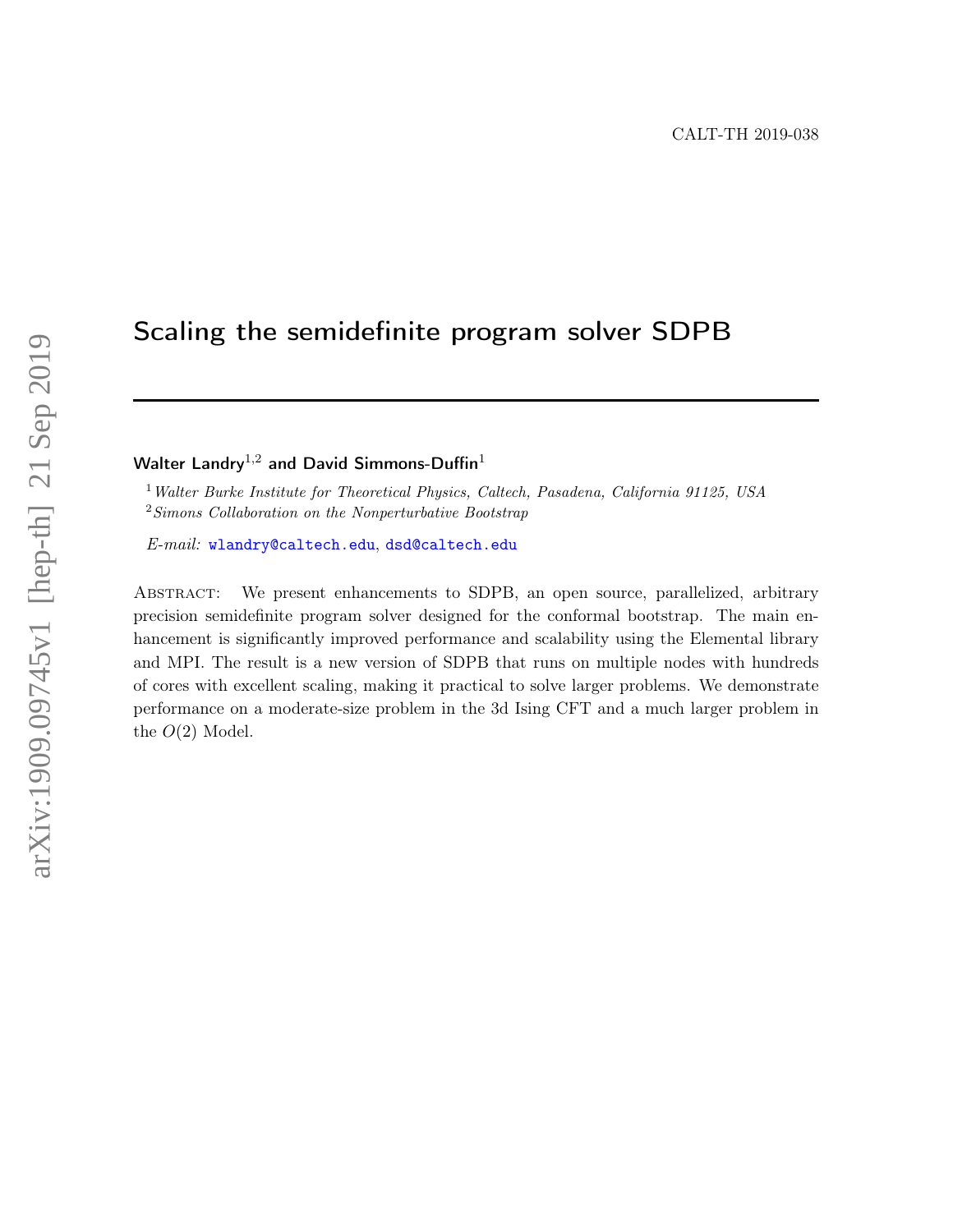## Contents

| $\mathbf{1}$   |                          | Introduction                 |                     | 1              |                |
|----------------|--------------------------|------------------------------|---------------------|----------------|----------------|
| $\overline{2}$ | Methods                  |                              |                     |                |                |
|                | Elemental and MPI<br>2.1 |                              |                     |                | $\overline{4}$ |
|                | 2.2                      | Parallelization strategy     | 4                   |                |                |
|                |                          | 2.2.1                        | Block timings       | $\overline{5}$ |                |
|                |                          | 2.2.2                        | Load balancing      | 6              |                |
|                |                          | 2.2.3                        | Global operations   | $\overline{7}$ |                |
|                |                          | 2.2.4                        | Memory Optimization | 7              |                |
| 3              |                          | Comparisons with version 1.0 | 8                   |                |                |
|                | 3.1                      | 8                            |                     |                |                |
|                | 3.2 <sub>1</sub>         | 9                            |                     |                |                |
| 4              | <b>Benchmarks</b>        | $\boldsymbol{9}$             |                     |                |                |
| 5              | 11                       |                              |                     |                |                |

# <span id="page-1-0"></span>1 Introduction

The conformal bootstrap program [\[1,](#page-13-0) [2\]](#page-13-1) for constraining and solving conformal field theories (CFTs) experienced a renaissance a decade ago with the introduction of numerical bootstrap methods [\[3\]](#page-13-2). Over the past several years, these methods have been further developed, generalized, and improved, leading to many advances in our understanding of CFTs. An example application of numerical bootstrap methods is a high-precision determination of scaling dimensions and OPE coefficients in the 3d Ising CFT  $[4-10]$  $[4-10]$ . See  $[11, 12]$  $[11, 12]$  $[11, 12]$  for recent reviews of numerical bootstrap methods.

The key ingredients in the numerical bootstrap are crossing symmetry of four-point correlation functions and unitarity. The space of solutions to these constraints can be explored numerically using semidefinite programming  $[6, 7, 13, 14]$  $[6, 7, 13, 14]$  $[6, 7, 13, 14]$  $[6, 7, 13, 14]$  $[6, 7, 13, 14]$  $[6, 7, 13, 14]$  $[6, 7, 13, 14]$ . In [\[7\]](#page-13-8), one of us (DSD) introduced the semidefinite program solver SDPB, designed for bootstrap applications. SDPB implements a well-known primal-dual interior-point method for solving semidefinite programs [\[15–](#page-14-2)[21\]](#page-14-3). Its distinguishing features are:

1. It takes advantage of sparsity patterns in matrices that arise in bootstrap problems;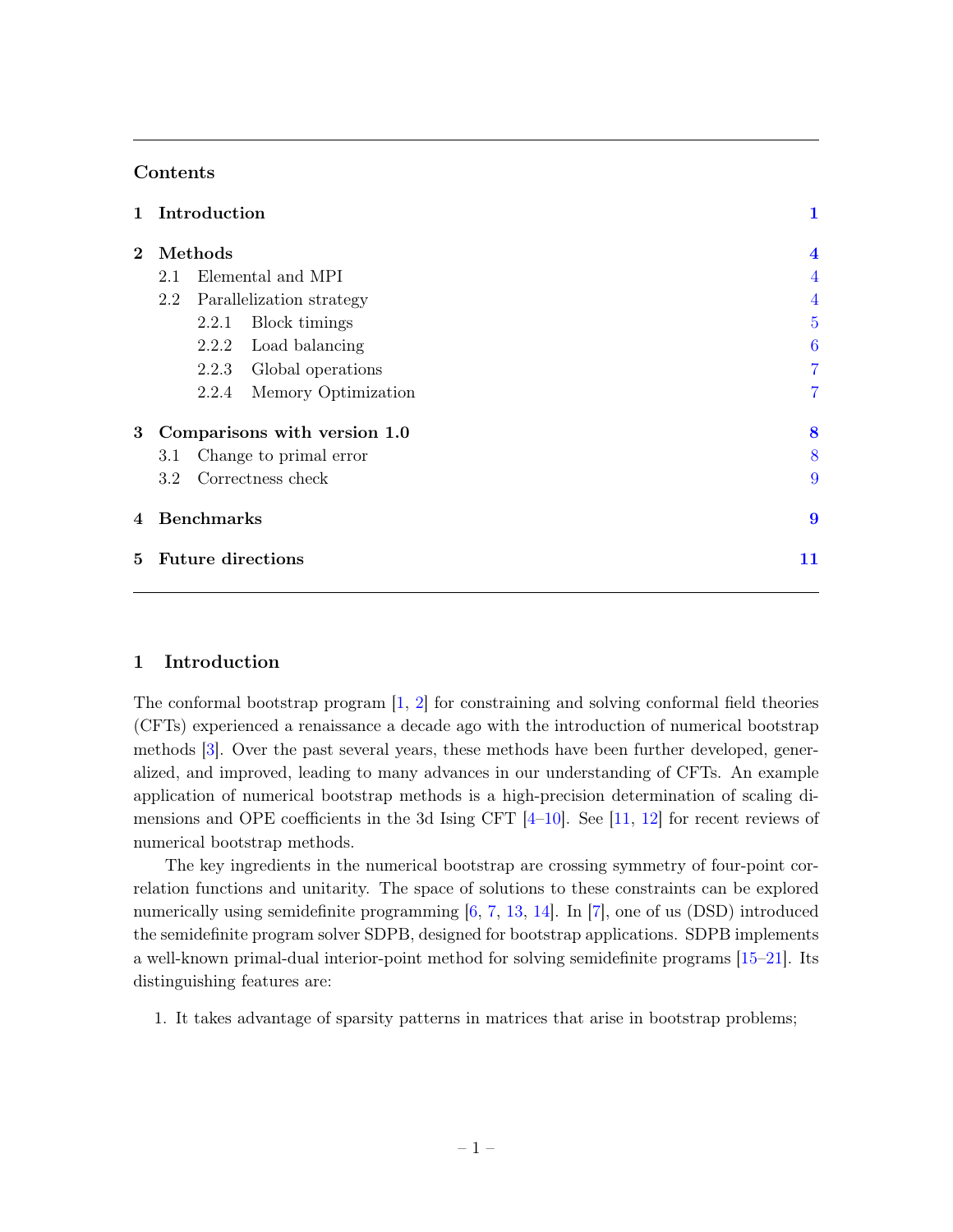2. It uses arbitrary-precision arithmetic, making it much more robust (though slower) than machine-precision solvers.<sup>[1](#page-2-0)</sup>

Since its introduction, SDPB 1.0 has been used in approximately 70 works [\[8–](#page-13-9)[12,](#page-13-6) [22–](#page-14-4)[87\]](#page-17-0). For example, it played an essential role in the recent high-precision determination of CFT data in the 3d Ising model [\[8,](#page-13-9) [10\]](#page-13-4). It has also been used for exploring theories in 2 dimensions [\[29,](#page-14-5) [42,](#page-15-0) [48,](#page-15-1) [49,](#page-16-0) [82\]](#page-17-1), 3 dimensions [\[8–](#page-13-9)[10,](#page-13-4) [22,](#page-14-4) [23,](#page-14-6) [25,](#page-14-7) [26,](#page-14-8) [31,](#page-15-2) [33,](#page-15-3) [36,](#page-15-4) [44,](#page-15-5) [52,](#page-16-1) [53,](#page-16-2) [56,](#page-16-3) [60,](#page-16-4) [63–](#page-16-5) [66,](#page-16-6) [69,](#page-17-2) [71,](#page-17-3) [76,](#page-17-4) [80,](#page-17-5) [86\]](#page-17-6), 4 dimensions [\[27,](#page-14-9) [28,](#page-14-10) [34,](#page-15-6) [35,](#page-15-7) [45–](#page-15-8)[47,](#page-15-9) [62,](#page-16-7) [68,](#page-17-7) [77,](#page-17-8) [84\]](#page-17-9), 5 dimensions [\[39,](#page-15-10) [61\]](#page-16-8), and 6 dimensions [\[24,](#page-14-11) [54\]](#page-16-9), as well as theories in fractional dimensions [\[30,](#page-15-11) [41,](#page-15-12) [51,](#page-16-10) [74,](#page-17-10) [75\]](#page-17-11), defect theories [\[67,](#page-16-11) [85\]](#page-17-12), and nonlocal theories [\[50,](#page-16-12) [70\]](#page-17-13), and for studying the modular bootstrap [\[40,](#page-15-13) [43,](#page-15-14) [55,](#page-16-13) [58,](#page-16-14) [59,](#page-16-15) [72,](#page-17-14) [78,](#page-17-15) [81\]](#page-17-16), and the S-matrix bootstrap [\[37,](#page-15-15) [38,](#page-15-16) [57,](#page-16-16) [83,](#page-17-17) [87\]](#page-17-0).

Despite the myriad applications of SDPB 1.0, it is easy to find numerical bootstrap problems that are essentially too large for it. A typical crossing symmetry equation can be written in the form

<span id="page-2-2"></span>
$$
\sum_{R,\Delta,\ell} \vec{\lambda}_{R,\Delta,\ell}^T V_{R,\Delta,\ell}^I(z,\bar{z}) \vec{\lambda}_{R,\Delta,\ell} = 0, \qquad I = 1,\ldots, I_{\text{max}}.\tag{1.1}
$$

Here,  $R$  runs over types of operators (e.g., global symmetry representations) appearing in the crossing equation,  $\Delta$  runs over scaling dimensions, and  $\ell$  runs over spins. The  $\lambda_{R,\Delta,\ell}$ are vectors of OPE coefficients.  $V_{R,\Delta,\ell}^I(z,\bar{z})$  are matrices whose entries are functions of the cross-ratios  $z, \bar{z}$ . The size of a bootstrap computation depends roughly on three quantities:<sup>[2](#page-2-1)</sup>

- The number of crossing equations  $I_{\text{max}}$ .
- The dimension of the OPE coefficient vectors  $\dim(\vec{\lambda}_{R,\Delta,\ell})$  (equivalently, the number of rows or columns in the matrices  $V_{R,\Delta,\ell}^I$ .
- The number of derivatives  $\partial_z^m \partial_{\bar{z}}^n$  of the crossing equations used in the semidefinite program. We parameterize the number of derivatives by  $\Lambda = \max(m + n)$ .

Another measure of complexity is the number of components  $N$  of the linear functional applied to the crossing equation [\(1.1\)](#page-2-2), which is essentially a function of  $I_{\text{max}}$  and  $\Lambda$ .

As an example, in the computation of the 3d Ising model critical dimensions in [\[8\]](#page-13-9), performed using SDPB 1.0, the number of crossing equations used was  $I_{\text{max}} = 5$ , the OPE coefficient vectors were either 1 or 2 dimensional, the number of derivatives was  $\Lambda = 43$ , and the resulting linear functional had  $N = 1265$  components. That computation took approximately 200,000 CPU-hours, spread over 3 weeks. Much larger problems are easy to construct — either by considering larger systems of crossing equations or taking more derivatives. More crossing

<span id="page-2-0"></span><sup>1</sup>SDPA-GMP [\[21\]](#page-14-3) is another arbitrary precision semidefinite program solver, which was used in some bootstrap works before the arrival of SDPB.

<span id="page-2-1"></span><sup>2</sup>Several other quantities also affect the complexity of a bootstrap calculation, but most of them can be tied to Λ. For example, there is a cutoff on spin  $\ell \leq \ell_{\text{max}}$ , and the value of this cutoff depends on Λ. Furthermore, the required precision of the arithmetic increases with  $\Lambda$ . For simplicity, we use  $\Lambda$  as a proxy for these effects.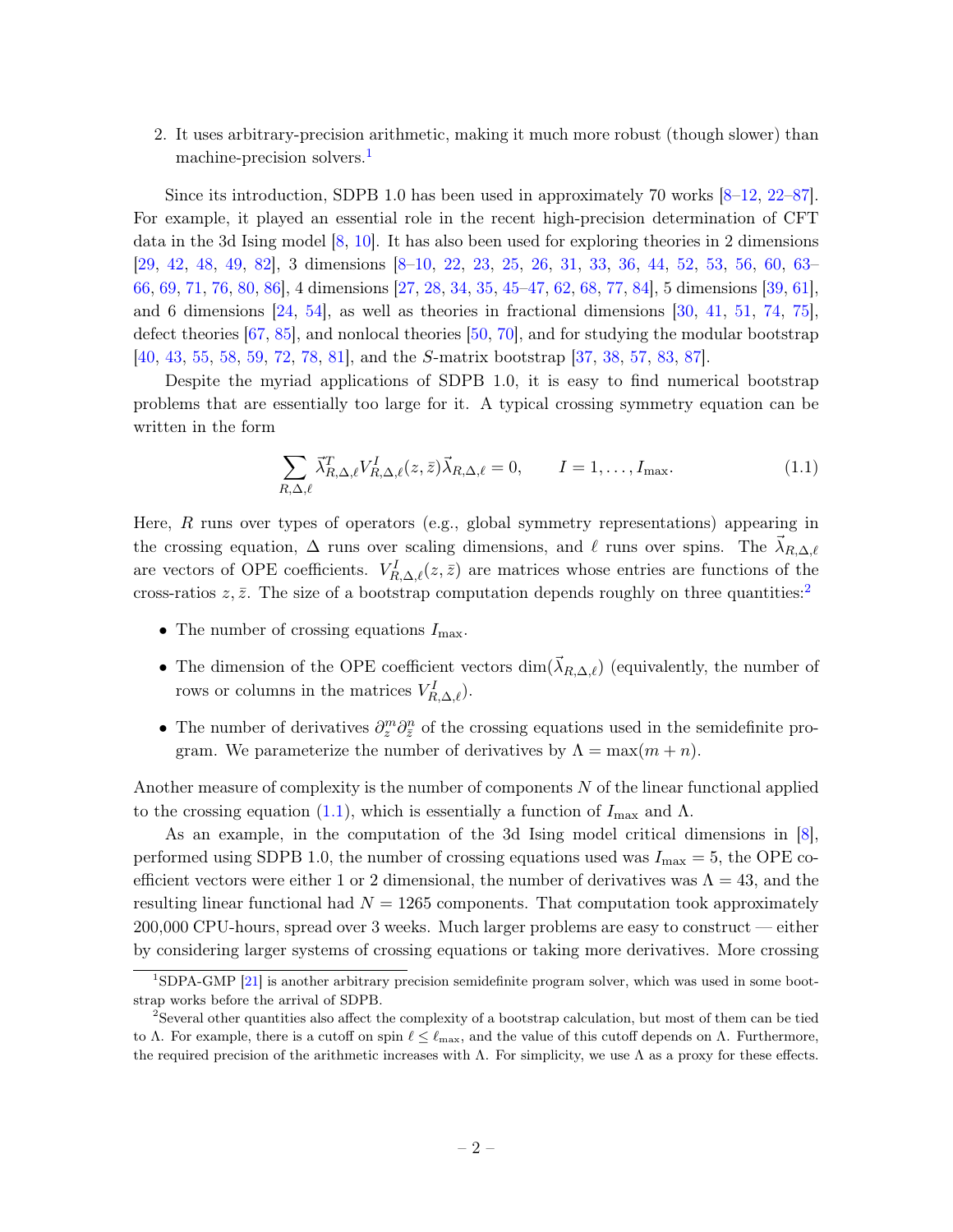equations might arise from larger global symmetry groups, from considering four-point functions of operators with spin, from mixing different types of operators, or from a combination of these effects. In addition, more derivatives can lead to higher-precision results, so it is usually desirable to make  $\Lambda$  as large as possible.

There are strong hints (from kinks and other features in numerical bootstrap bounds) that a more powerful semidefinite program solver could yield high-precision results for several important theories. With more a powerful solver, new CFTs could potentially become accessible as well. Furthermore, a more powerful solver could yield stronger general constraints on the space of CFTs, for example by improving and combining the bounds of [\[53,](#page-16-2) [56\]](#page-16-3) on currents and stress tensors in 3d, and enabling generalizations to other spacetime dimensions and symmetry groups.

For these reasons, we have enhanced the semidefinite program solver SDPB to improve performance and scalability. The main changes are the replacement of OpenMP with MPI, which allows computations to scale across hundreds of cores on multiple nodes, and the replacement of MPACK [\[88\]](#page-17-18) with the Elemental library [\[89\]](#page-17-19) for arbitrary precision distributed linear algebra.

The purpose of this note is to describe some technical details of the changes we have implemented and present performance comparisons between the old version of SDPB (1.0) and the new version (2.0). We do not give a detailed description of the algorithm, since it is the same as in version 1.0 [\[7\]](#page-13-8). We often refer to [\[7\]](#page-13-8) for notation and definitions.

The structure of this note is as follows. In section [2,](#page-4-0) we describe our parallelization strategy using MPI and a modified version of the Elemental library. In section [3,](#page-8-0) we describe changes relative to version 1.0 and verification of correctness. In section [4,](#page-9-1) we show benchmarks comparing the two versions of SDPB on two different problems. We conclude in section [5](#page-11-0) with discussion and future directions.

## Code Availability

SDPB is available from the repository at <https://github.com/davidsd/sdpb>. The figures in this paper were created with version 2.1.3, which has the Git commit hash

## 6b1a5827c7b32481d7ab92fce1935c2f774a4d05

SDPB is written in  $C_{++}$ , uses MPI for parallelism, and depends on Boost [\[90\]](#page-18-0), GMP [\[91\]](#page-18-1), MPFR [\[92\]](#page-18-2), and a forked version of Elemental [\[89\]](#page-17-19). The fork is available at [https://gitlab.](https://gitlab.com/bootstrapcollaboration/elemental) [com/bootstrapcollaboration/elemental](https://gitlab.com/bootstrapcollaboration/elemental). The version associated with this paper has the Git commit hash

b39d6f5584092c0d56a68d2fc48aa653f0027565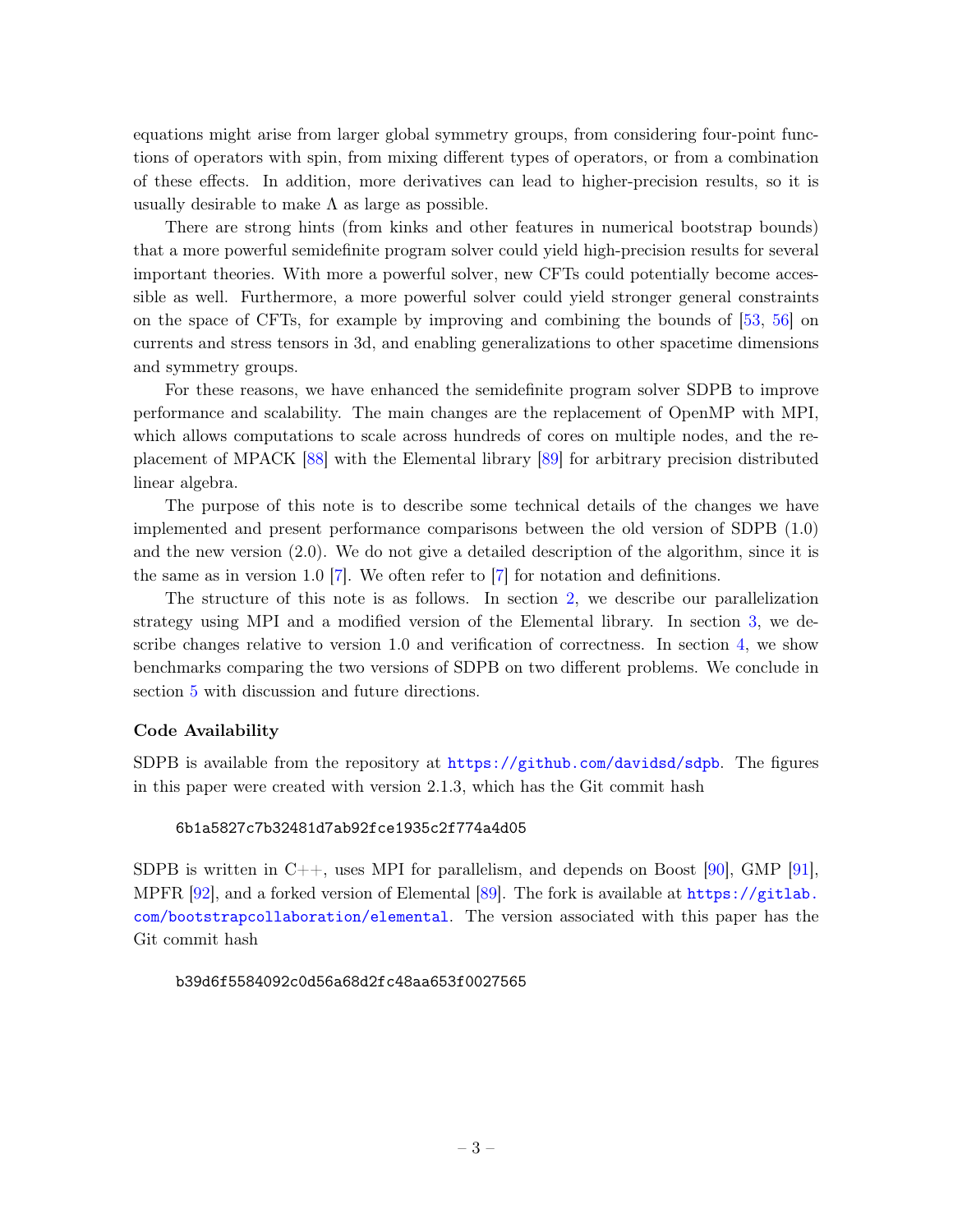## <span id="page-4-0"></span>2 Methods

#### <span id="page-4-1"></span>2.1 Elemental and MPI

SDPB solves semidefinite problems using a variety of dense linear algebra operations using arbitrary precision numbers [\[7\]](#page-13-8). The original implementation relied on the MPACK library [\[88\]](#page-17-18) for dense linear algebra routines, the GMP library [\[91\]](#page-18-1) for arbitrary precision numerics, and OpenMP to distribute work to multiple cores. This approach allowed SDPB to scale well up to dozens of cores on a single, shared memory node.

To scale to clusters with hundreds of cores on multiple nodes, we replaced MPACK with the Elemental library [\[89,](#page-17-19) [93\]](#page-18-3). Elemental implements routines for dense linear algebra on distributed nodes, communicating via MPI. Elemental includes support for arbitrary precision numeric types via the MPFR library [\[92\]](#page-18-2).

MPFR is very careful about correct rounding and exact handling of precision, but, in our tests, ran about half as fast as GMP. SDPB does not require correct rounding or exact handling of precision. For example, it is acceptable for the user to ask for 1000 bits of precision but actually get 1024 bits.

So we forked the Elemental library and replaced the MPFR routines with GMP counterparts. This was not entirely trivial, because GMP does not implement all of the functions that MPFR implements, such as the natural logarithm function  $log()$ . For our purposes, where the most complicated linear algebra routines that we use are Cholesky decomposition and eigenvalue computation, the limited special function support in GMP was sufficient.

## <span id="page-4-2"></span>2.2 Parallelization strategy

To profitably use Elemental and MPI and achieve efficient scaling, we had to partly restructure SDPB so that different cores work independently as much as possible without waiting for each other to finish. For example, we had to be careful when computing global quantities, i.e. quantities that depend simultaneously on information distributed across all cores. An example of a global quantity is the primal error defined below in  $(3.1)$ , which requires computing a maximum across all blocks of the matrix P. If a step of the computation depends on a global quantity, then the remaining steps cannot be started until all cores have finished both computing their contribution to that quantity and communicating that information to each other.

Thus, achieving good performance with MPI required us to be more deliberate when computing anything that requires cores to communicate with one another. Fortunately, most of the operations work on blocks made up of independent groups of matrices. For example, the positive semidefinite matrix  $Y$  (one of the internal variables in SDPB) can be written as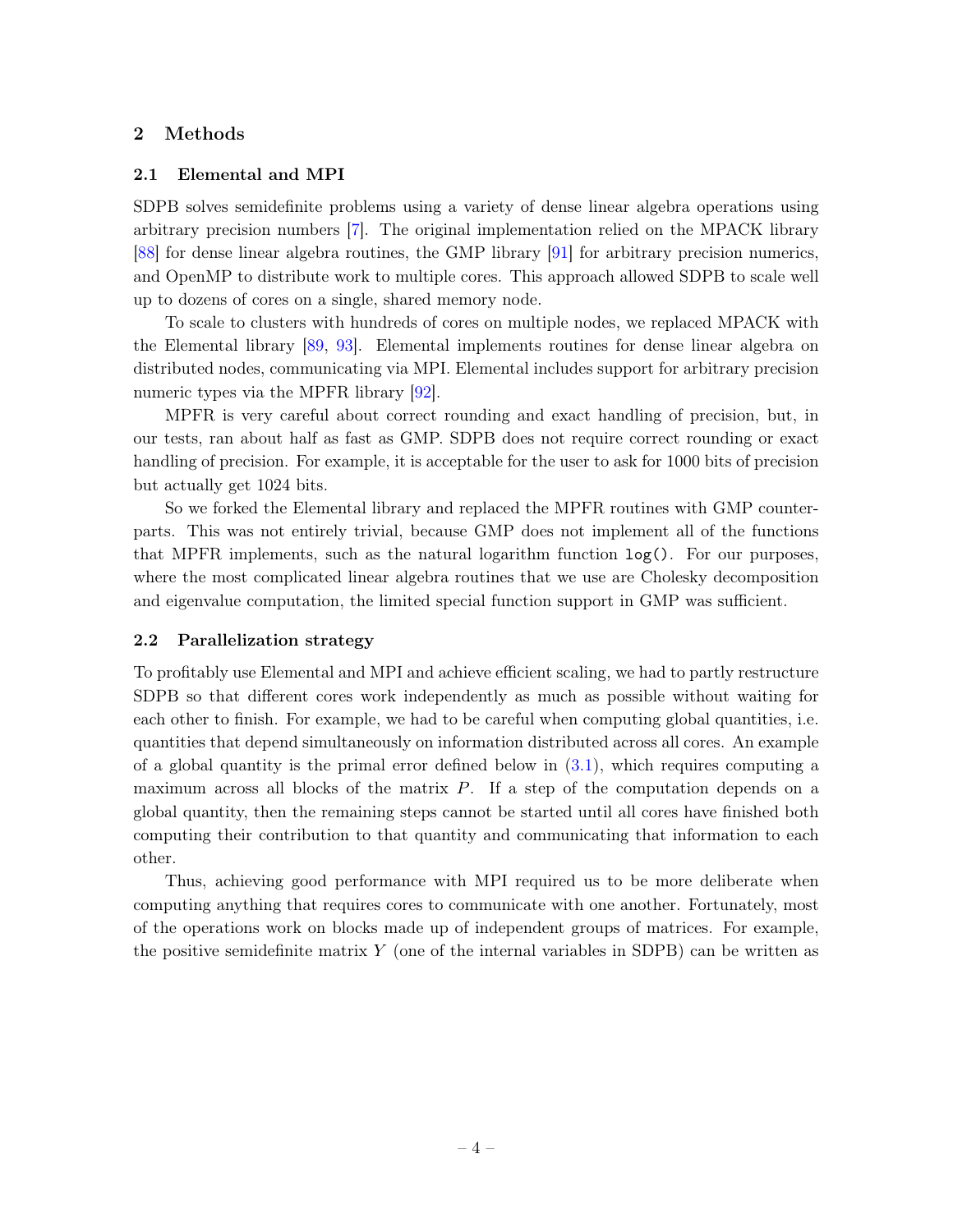a block-diagonal matrix

$$
Y \equiv \begin{pmatrix} Y_1 & 0 & \cdots & 0 \\ 0 & Y_2 & \cdots & 0 \\ \vdots & \vdots & \ddots & \vdots \\ 0 & 0 & \cdots & Y_{2J} \end{pmatrix},
$$
 (2.1)

where each  $Y_i$  is a submatrix. Each pair of matrices  $Y_{2n-1}, Y_{2n}$  is associated to a single positivity constraint. Thus, the number of submatrices  $2J$  is essentially equal to twice the number of combinations of spins  $\ell$  and symmetry representations R appearing in the crossingsymmetry equations [\(1.1\)](#page-2-2). For example, for the 3d Ising model computation described in section [4,](#page-9-1) we have  $2J \approx 230$ . Each iteration of SDPB involves several basic linear algebra operations involving the matrices  $Y_i$  and other internal variables. Most of the operations associated with different positivity constraints are independent from each other, and so can be performed on separate cores without synchronization. An exception is the computation of the matrix  $Q$ , discussed in section [2.2.3.](#page-7-0)

## <span id="page-5-0"></span>2.2.1 Block timings

Matrix blocks in SDPB can vary substantially in how much time it takes to operate on them. This can be because the blocks vary dramatically in size, or because large parts of the matrices are identically zero. Working with the number zero in GMP is faster than other numbers. For example, adding zero to a number only requires copying the number, while adding general arbitrary precision numbers takes dramatically longer. The structure of zeros within a block can be quite complicated, making it difficult to create a priori estimates of how expensive each block is.

Because computation times are difficult to predict, we instead directly measure the time for the operations for each block. For each block, it turns out to be sufficient to measure the time to compute its contribution to  $Q = B^T L^{-T} L^{-1} B$  (see Equation 2.44 in [\[7\]](#page-13-8)). In detail, this is the sum of the time to perform

- The Cholesky decomposition  $S_{pq} = L_{pq} L_{pq}^T$ , where  $S_{pq} = \text{Tr} (A_p X^{-1} A_q Y)$ ,
- The matrix solve  $L_{pq}^{-1}B$ ,
- The matrix multiplication  $B^T L_{pq}^{-T} L_{pq}^{-1} B$ .

During the first iteration of the solver, many numbers are still zero, so the first iteration is usually faster than subsequent iterations. We have observed that timings become stable after the first step, so we collect timings from the second step. For these timing runs, the blocks are distributed in a simple round-robin manner to all of the cores, with a single core usually having many blocks. We write those block timings to a file. Then we restart the calculation and use those timings to allocate blocks to cores.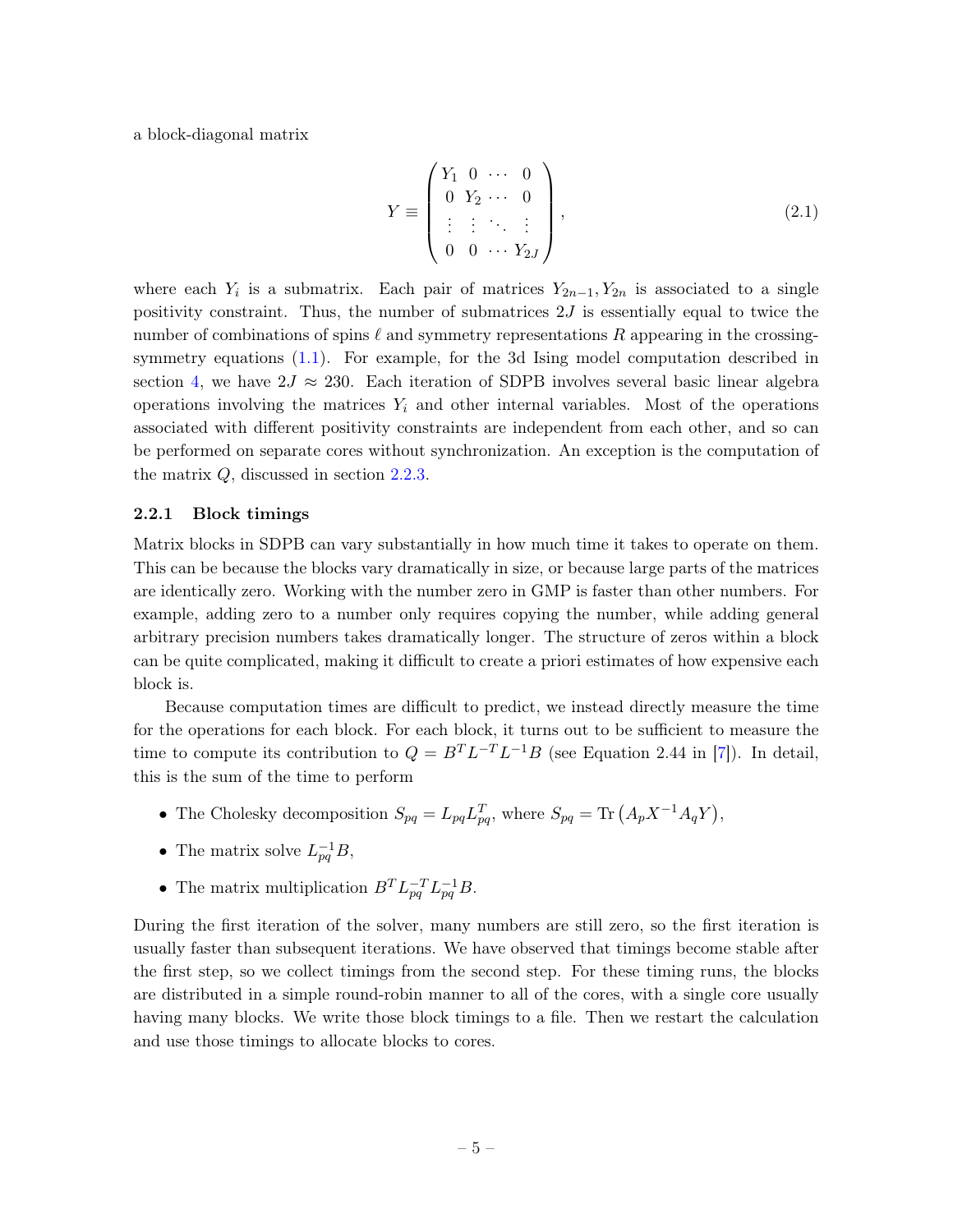If there is no block timings file, SDPB will automatically perform a timing run and restart. When starting from a checkpoint, such as when hot-starting [\[79\]](#page-17-20), SDPB will reuse block timings. So a timing run only happens when starting a new calculation from scratch. Block timings can also be manually copied from previous calculations with the same structure.

#### <span id="page-6-0"></span>2.2.2 Load balancing

The problem at this point is then how to distribute blocks among cores and nodes. This turns into a variant of the well-known problem of bin-packing [\[94\]](#page-18-4). We want the most expensive blocks to get more cores allocated to them. However, we still want to keep the work for a single block on a single node, since latency and bandwidth between nodes is much worse than within a node.

The algorithm we use is a variant of Worst-Fit [\[95\]](#page-18-5). We assume that the cluster that SDPB is running on has N identical nodes with c cores each, totaling  $C = N \times c$  cores. Starting with all of the individual block timings  $t_{\text{block}}$ , we add them up to get a total time

$$
t_{\text{total}} \equiv \sum_{\text{block}} t_{\text{block}}.\tag{2.2}
$$

Dividing this by C gives us an average time per core

$$
t_{\text{average}} \equiv \frac{t_{\text{total}}}{C}.\tag{2.3}
$$

We sort the blocks by their timings  $t_{block}$  and start with the most expensive blocks. If the timing of a block is greater than the average block time  $t_{\text{block}} > t_{\text{average}}$ , then that block will get  $t_{\text{block}}/t_{\text{average}}$  cores, rounded down.

A block is assigned to nodes that have the most cores left. If there are no nodes left that have enough spare cores, then the block is squeezed into the node with the most cores left. This is the part that is like Worst-Fit, since we assign blocks to the nodes with the most available cores, rather than nodes with the least available cores that can still fit each block.

This assigns all blocks with  $t_{\text{block}} > t_{\text{average}}$ . Starting with the largest remaining blocks, blocks are collected until the sum of their timings is greater than or equal to the average timing. That collection of blocks is then assigned to a single core. The core will be on the node with the most remaining cores left. This process is continued until all blocks are assigned.

This process necessarily underprovisions blocks, leaving left-over cores on some nodes. These left-over cores are assigned, one-by-one, to the block or collection of blocks with the highest timings per core. For example, consider a setup with a node with 1 large block with  $t_{\text{block 1}} = 5$  that has two cores assigned to it (so  $c_{\text{block 1}} = 2$ ). In addition, that node has a collection of 2 smaller blocks with

$$
t_{\text{collection}} = t_{\text{block 2}} + t_{\text{block 3}}
$$
  
\n
$$
t_{\text{block 2}} = 1.2
$$
  
\n
$$
t_{\text{block 3}} = 0.8
$$
  
\n(2.4)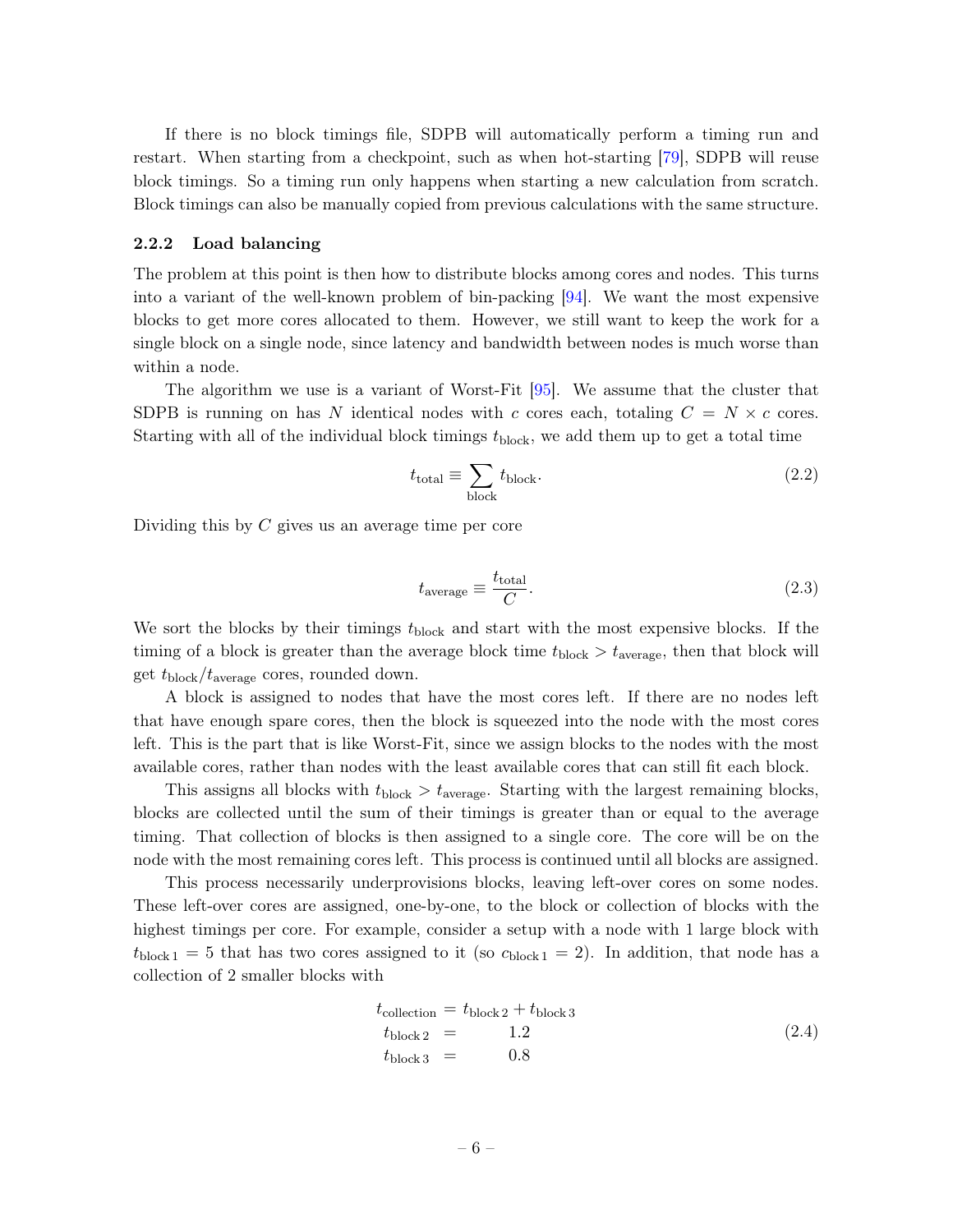assigned to a single core. A left over-core would be assigned to the large block, because

$$
\frac{t_{\text{block}1}}{c_{\text{block}1}} = \frac{5}{2} > \frac{t_{\text{collection}}}{c_{\text{collection}}} = \frac{1.2 + 0.8}{1}.
$$
\n(2.5)

For a second left-over core, the respective timings are 5/3 and 2. In that case, the collection is split in two, with each block getting a single core. For a third left-over core, the respective timings are  $5/3$ ,  $1.2/1$ , and  $0.8/1$ . So the third core is assigned to the large block.

This is by no means the most optimal solution. For example, when the block collections are split up, they are not rebalanced amongst all the collections on that node. Also, when a large block is squeezed into a node, the existing blocks and block collections do not give up any cores to make the distribution more equitable. In practice, we have observed a maximum imbalance of a factor of 2 between the work assigned to cores. This arises when there are two similar sized blocks, each assigned one core. An extra core is assigned to one of the blocks and not the other. This effect diminishes with larger core counts, as the effect of a single core is less decisive. For the benchmarks in section [4,](#page-9-1) we observed imbalance factors ranging from 1.02 to 1.2.

#### <span id="page-7-0"></span>2.2.3 Global operations

There are relatively few cases where there is a truly global operation involving all of these different blocks. One significant case is in computing and subsequently inverting the matrix Q, implemented as a globally distributed Elemental matrix. When creating Q, every block contributes to every every element of Q. So we compute the individual contributions of each group of cores to Q.

We then perform a global reduce and scatter to sum all of the contributions and distribute the results to the distributed version of Q. However, we found that if we used the builtin implementation of the function MPI\_Reduce\_scatter() [\[96\]](#page-18-6), the MPI library would allocate extra copies of Q on each core for sending, receiving, and summing. When running on many cores, these extra copies of Q dominate the use of memory. For large problems, this extra memory usage could make it impossible to run SDPB.

To work around this, we reimplemented MPI\_Reduce\_scatter(). In particular, we implemented the ring algorithm as found in OpenMPI [\[97\]](#page-18-7). This allowed us to tightly control the amount of memory used for temporary objects. This hand-rolled implementation causes some degradation in performance for larger jobs (>50 cores), but it has dramatically reduced the memory usage.

With the global reduce and scatter completed, we use Elemental routines to compute the Cholesky decomposition of Q and distribute the result to all of the different groups of cores.

## <span id="page-7-1"></span>2.2.4 Memory Optimization

While these changes did improve performance and scalability, they came at the cost of significantly larger memory use. The memory to store individual blocks is well distributed among the cores. So the memory dedicated to blocks is more or less identical between SDPB 2.0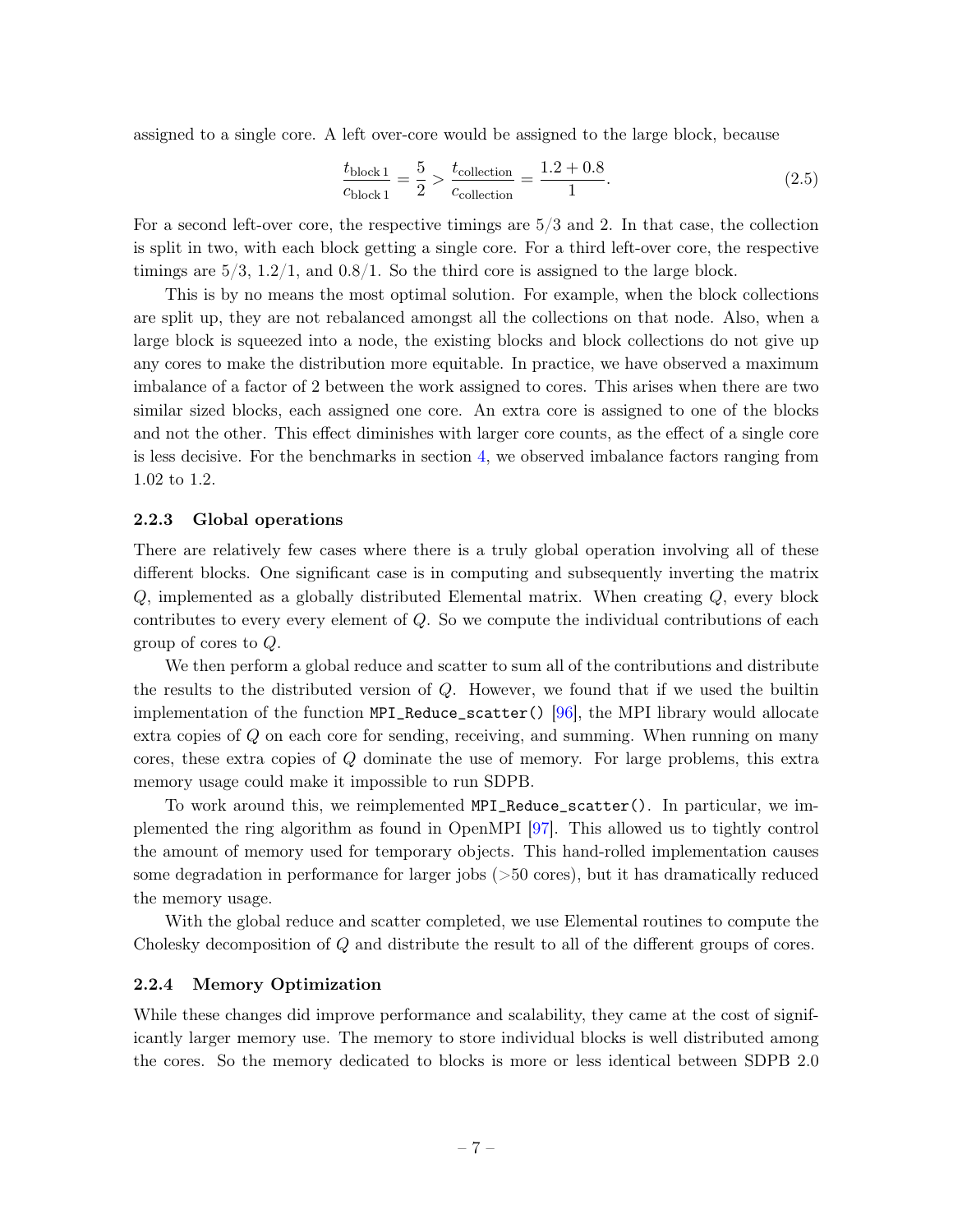and SDPB 1.0. However, as discussed in Section [2.2.3,](#page-7-0) there is a global matrix  $Q$  that gets contributions from every block. In SDPB 1.0, there is only one copy of this matrix. In SDPB 2.0, there is a copy of the local contribution to Q on every core. These contributions are then added up to make the global Q. While Q itself is not the largest internal matrix that the solver uses, all of these copies of Q end up requiring significant amounts of memory.

To mitigate this, we have added an option procGranularity. The main effect of this option is to store fewer copies of Q split up among the cores. Using this option makes the memory usage nearly equivalent to the OpenMP version, but also makes the MPI version (2.0) as slow as or slower than the OpenMP version.

## <span id="page-8-0"></span>3 Comparisons with version 1.0

#### <span id="page-8-1"></span>3.1 Change to primal error

In the original SDPB paper [\[7\]](#page-13-8), the primal error is defined as

$$
\text{primalError} \equiv \max \{|p_i|, |P_{ij}|\},
$$
\n
$$
P \equiv \sum_{i} A_i x_i - X,
$$
\n
$$
p \equiv b - B^T x.
$$
\n(3.1)

It turns out that SDPB 1.0 instead implemented

<span id="page-8-2"></span>
$$
primalError \equiv \max\{|P_{ij}|\},\tag{3.2}
$$

i.e. leaving out the contribution from the primal error vector  $p$ . By contrast, in SDPB 2.0 we have implemented [\(3.1\)](#page-8-2). Fortunately, the impact of this change appears to be minimal. In most cases we have checked, if SDPB 1.0 finds a primal-dual optimal or primal feasible solution, then the missing part of primalError,  $|p_i|$ , is extremely small, and consequently doesn't affect the actual value of primalError. For cases where  $|P_i|$  is not small, then it does not matter if  $|p_i|$  is small or not.

For the case where there is only a primal solution, we have found that if  $\max\{|P_i|\}$ has converged, then  $\max\{|p_i|\}$  will eventually converge. Usually it converges earlier, but sometimes, especially if starting from a previous checkpoint [\[79\]](#page-17-20), it can converge later.

As an additional optimization, we removed the "Cholesky stabilization" method described in [\[7\]](#page-13-8). The purpose of this method was to decrease the condition number of Q before inverting it by adding low-rank contributions (and subtracting off their effects later). This method increases the size of Q, slowing down the computation. After experience with SDPB, we recommend that users simply increase precision if they encounter numerical stability issues. This also slows down the computation, but in practice less so than Cholesky stabilization. When initializing the Schur complement solver, removing Cholesky stabilization also allowed us to use a Cholesky decomposition, rather than an LU decomposition, of the Q matrix. This optimization has a small, but noticeable, effect on the total time.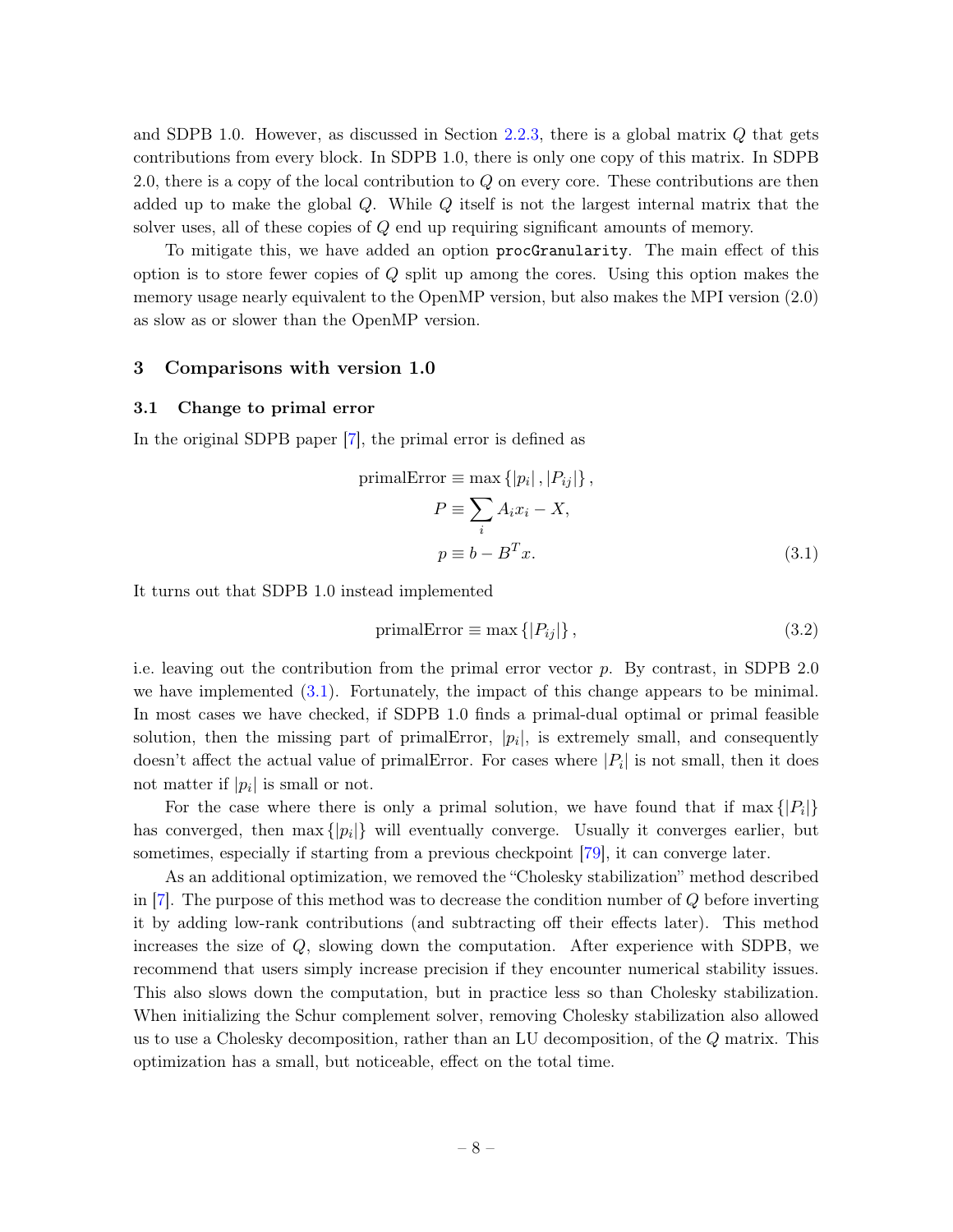#### <span id="page-9-0"></span>3.2 Correctness check

To ensure that no errors were introduced when upgrading SDPB, we ran a number of problems with both the old and new versions. One example problem is a feasibility search in the 3d Ising model. After two steps, for runs with 200 decimal digits of accuracy; the typical difference was around the 180th digit. Some differences are expected, since the exact nature and order of operations to compute quantities like eigenvalues and Cholesky decompositions will be different between MPACK and Elemental. This comparison gives evidence that the basic linear algebra operations are the same between the two versions. The differences between numbers in the old and new versions increase with more iterations. After 100 iterations, the exact values can be quite different in low decimal places. However, both versions do arrive at the same solution. For optimizations (as opposed to feasibility searches), where the solver is used to minimize or maximize some quantity by finding a primal-dual solution, both versions found the same result to high accuracy (80 digits).

## <span id="page-9-1"></span>4 Benchmarks

To demonstrate improved performance and scalability, we have benchmarked the new and original versions. All benchmarks were performed on the Grace cluster at Yale. Each node in the Infiniband networked cluster is a Lenovo nx360b, containing 28 cores across two Intel E5-2660 v4 CPU's and a total of 247 GB of memory. The first benchmark is the semidefinite program described in [\[6,](#page-13-7) [7\]](#page-13-8) that arises from studying four-point functions of the  $\sigma$  and  $\epsilon$ operators in the 3d Ising model. In the notation of the introduction, it involves  $I_{\text{max}} = 5$ crossing equations, OPE coefficient vectors of size  $\dim(\lambda_{R,\Delta,\ell}) \in \{1,2\}$ , maximum derivative order  $\Lambda = 43$ , and a functional with  $N = 1265$  components. The second, larger, benchmark, described in [\[79,](#page-17-20) [98\]](#page-18-8), arises from studying four-point functions of the leading-dimension charge-0, 1, and 2 scalar operators in the  $O(2)$  model. It involves  $I_{\text{max}} = 22$  crossing equations, OPE coefficient vectors of size  $\dim({\tilde{\lambda}}_{R,\Delta,\ell}) \in \{1,2,3\}$ , maximum derivative order  $\Lambda = 35$ , and a functional with  $N = 3762$  components. Both benchmarks were run with 1216 bits of precision. We measure the time to compute the second iteration, which, as noted in Section [2.2.1,](#page-5-0) we have found to be a stable and accurate measurement of the overall performance of the solver.

Figure [1](#page-10-0) and Table [1](#page-10-1) demonstrate that SDPB 2.0 is always faster, with the difference becoming more dramatic at higher core counts. At low core counts, the remaining difference is largely due to using a Cholesky decomposition rather than an LU decomposition (see Section [3.1\)](#page-8-1).

The scaling of SDPB 2.0 is quite good, and gets better for larger problems. The performance does drop off at high core counts, most likely due to our memory-optimized version of MPI\_Reduce\_scatter() (Section [2.2.3\)](#page-7-0).

Figure [2](#page-11-1) and Table [2](#page-11-2) show the maximum memory required on a node. SDPB 1.0's memory use is relatively constant. SDPB 2.0 uses significantly more memory, continually increasing with the number of cores per node. At higher node counts, the memory use per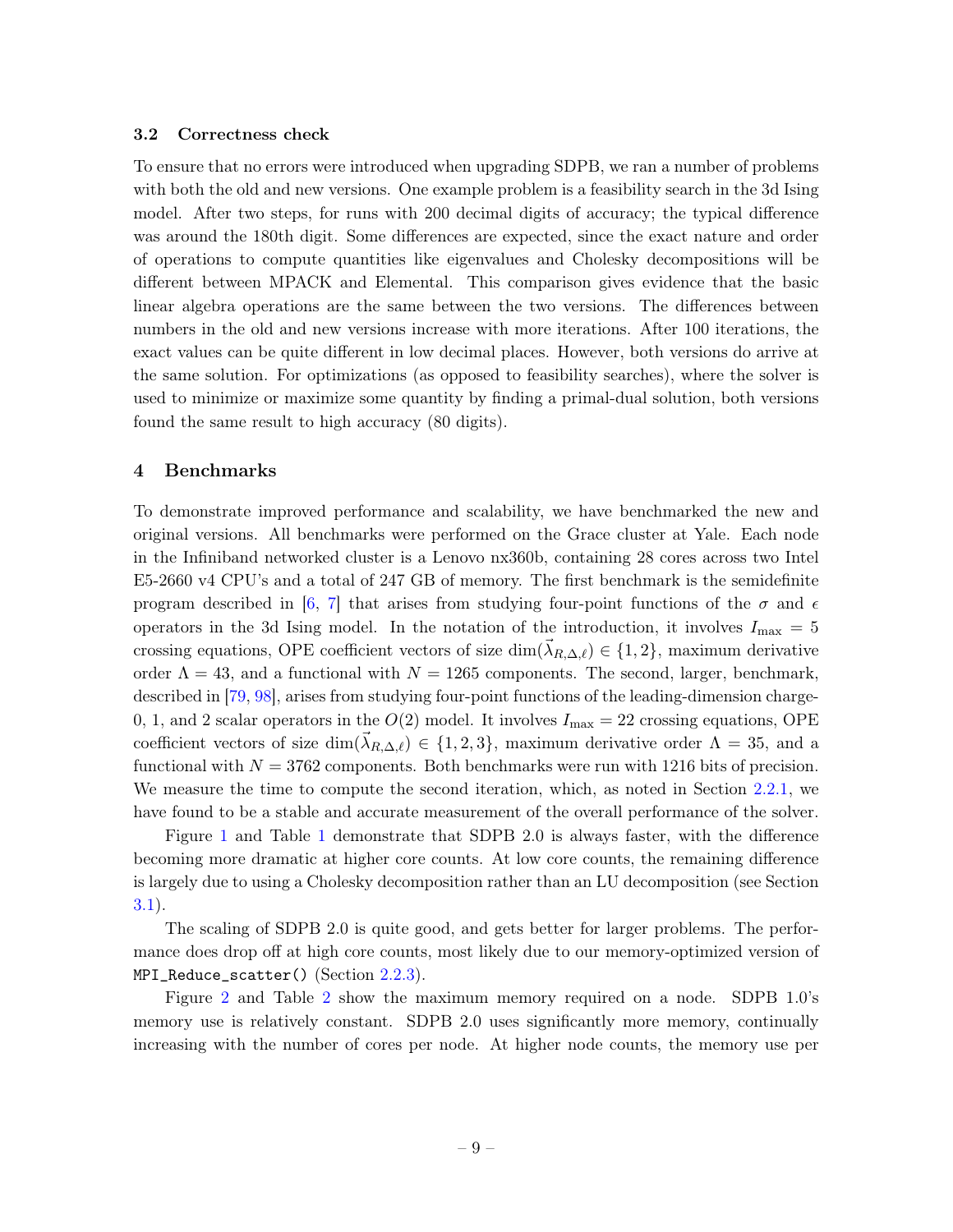

<span id="page-10-0"></span>Figure 1. Time to compute the second iteration of an Ising model with 117 blocks (as in [\[7\]](#page-13-8)) and an O(2) model with 261 blocks on the Yale Grace cluster. SDPB 1.0 is limited to the number of cores on a single node (28), while SDPB 2.0 can scale across multiple nodes.

node stabilizes. The computation was able to fit on the available nodes, so we did not use the memory optimization flag detailed in section [2.2.4.](#page-7-1)

| 3d Ising         |        |      |  | O(2)   |        |      |  |
|------------------|--------|------|--|--------|--------|------|--|
| $\#\text{Cores}$ | OpenMP | MPI  |  | #Cores | OpenMP | MPI  |  |
| $\overline{4}$   | 3568   | 2861 |  |        |        |      |  |
| 12               | 1517   | 982  |  |        |        |      |  |
| 28               | 732    | 444  |  | 28     | 7950   | 2254 |  |
| 56               |        | 261  |  | 56     |        | 1190 |  |
| 112              |        | 146  |  | 112    |        | 824  |  |
| 224              |        | 82   |  | 224    |        | 440  |  |
| 448              |        | 59   |  | 448    |        | 281  |  |

<span id="page-10-1"></span>Table [1](#page-10-0). Time (s) to compute iterations in Figure 1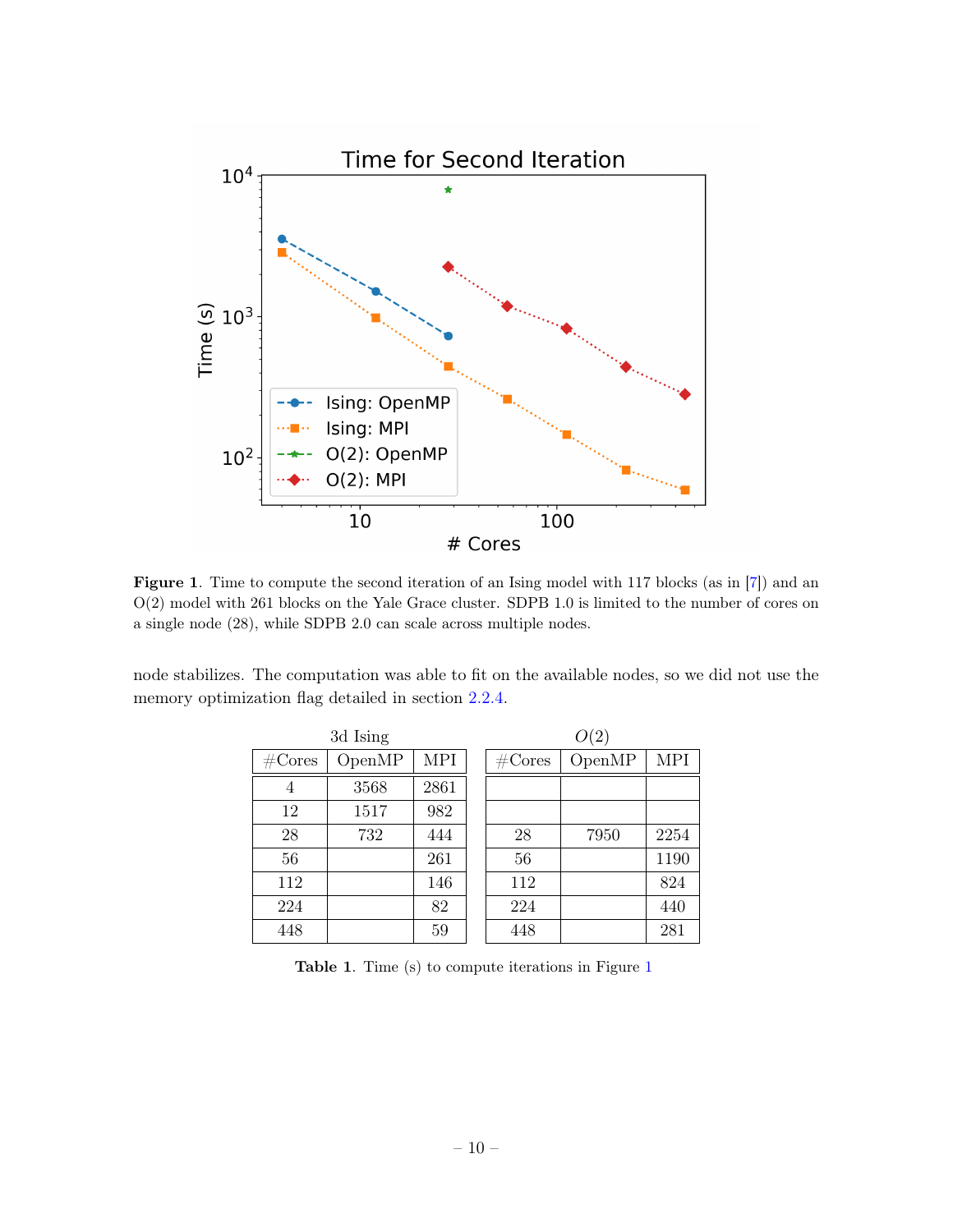

Figure 2. Maximum memory used on a node for the computation in Figure [1.](#page-10-0)

<span id="page-11-1"></span>

| 3d Ising           |        |            |  | O(2)   |        |      |  |
|--------------------|--------|------------|--|--------|--------|------|--|
| $\#\mathrm{Cores}$ | OpenMP | <b>MPI</b> |  | #Cores | OpenMP | MPI  |  |
| 4                  | 29.4   | 29.3       |  |        |        |      |  |
| 12                 | 29.9   | 42.3       |  |        |        |      |  |
| 28                 | 31.0   | 70.1       |  | 28     | 172    | 216  |  |
| 56                 |        | 59.1       |  | 56     |        | 160  |  |
| 112                |        | 50.9       |  | 112    |        | 117  |  |
| 224                |        | 47.0       |  | 224    |        | 92.0 |  |
| 448                |        | 46.4       |  | 448    |        | 83.8 |  |

<span id="page-11-2"></span>Table 2. Maximum memory (GiB) used on a node for the computation in Figure [1](#page-10-0)

## <span id="page-11-0"></span>5 Future directions

We have modified SDPB to use MPI and the Elemental library, and demonstrated that it scales well up to hundreds of cores. There are several interesting directions for future optimizations and improvement. Perhaps the most urgent is to decrease the precision required for numerical bootstrap computations. In practice, large-scale computations require approximately 1000 bits of precision — roughly 20 times what is used in IEEE double precision arithmetic (53 bits for the mantissa). The exact reasons why such precision is necessary are currently unknown,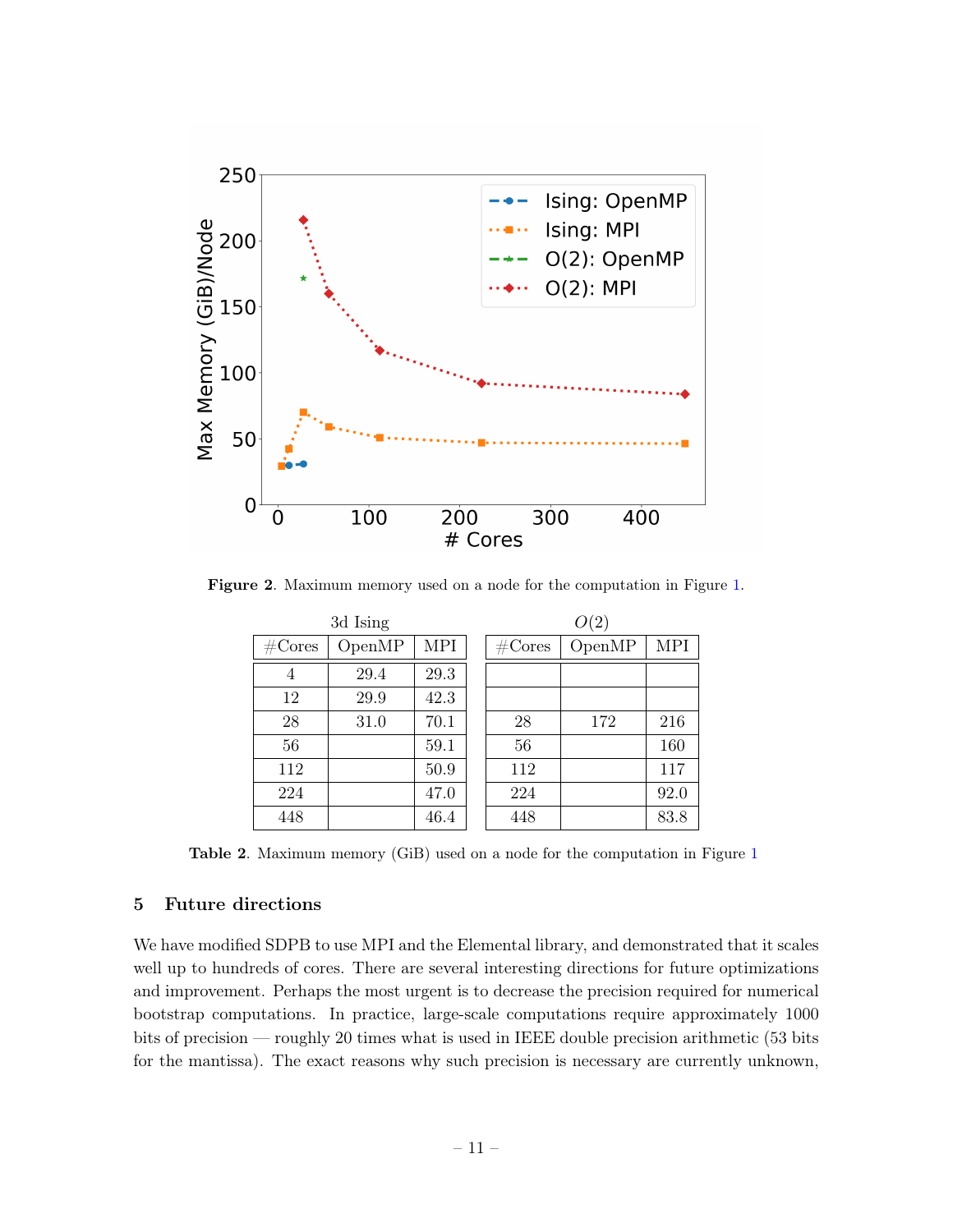but we do notice that matrices internal to SDPB develop very large condition numbers during computations. Inverting or Cholesky-decomposing these matrices causes instabilities if the precision of the arithmetic is too low. For example, the blocks of the "Schur complement" matrix  $S_{pq}$  (see section [2.2.1\)](#page-5-0) can develop condition numbers of size 10<sup>400</sup>, while the condition number of Q can reach  $10^{100}$ . This suggests that a clever change of basis for *both* the primal and the dual problems might be necessary to mitigate precision issues.

Even with a clever change of basis, we still expect it would be extremely difficult to use machine-precision arithmetic in numerical bootstrap computations. This would require a far more detailed understanding of solutions to crossing symmetry than we currently possess.<sup>[3](#page-12-0)</sup> Historically, high precision has been a powerful tool for circumventing these issues and simply getting things done. One possible future direction is to dynamically change precision based on the size of the problem and the needs of the solver, with less delicate parts of the computation running at lower precision. Precision could be increased slowly over multiple iterations, so that high precision is only used near the end of the computation when condition numbers are largest. (This particular optimization may be less useful in conjunction with hot-starting [\[79,](#page-17-20) [98\]](#page-18-8).) More optimistically, perhaps high condition numbers and numerical instabilities can be avoided using a different semidefinite programming algorithm, or alternative optimization methods.

Another challenge for SDPB is to scale to even larger machines and larger problems. As one example, our implementation of MPI\_Reduce\_scatter() could certainly be optimized. Comparing our hand-rolled version with the OpenMPI implementation, there is no obvious reason that our implementation is slower at high core counts. This points to a general need to revisit other communication and synchronization procedures in MPI and optimize them for our use case.

Modern high performance computing clusters often include GPUs, which are in principle well-suited for highly parallel linear algebra operations. We could leverage existing libraries for high-precision linear algebra on GPUs  $[100, 101]$  $[100, 101]$  $[100, 101]$ <sup>[4](#page-12-1)</sup>

SDPB 1.0 demonstrated the usefulness of a robust optimization tool specialized for numerical bootstrap applications. We hope that SDPB 2.0 will demonstrate the usefulness of scaling such a specialized tool to large problems. In the meantime, it is worthwhile to explore other optimization methods that might prove more efficient in the asymptotic future. The design of SDPB 1.0 was based on the interior point method implemented in SDPA [\[19,](#page-14-12) [19,](#page-14-12) [21\]](#page-14-3). Perhaps other SDP algorithms like the multiplicative weight method [\[102\]](#page-18-11) suggested in [\[73\]](#page-17-21) could be more efficient, or circumvent the precision problems of interior point methods. Perhaps the primal-dual simplex method of [\[5,](#page-13-10) [103\]](#page-18-12) can be adapted to work with matrix positivity conditions. The implementation of [\[5\]](#page-13-10) dealt inefficiently with double-roots of extremal functionals. Perhaps it can be modified to allow roots to move continuously, incorporating ideas from

<span id="page-12-0"></span><sup>&</sup>lt;sup>3</sup>See [\[78\]](#page-17-15) for an example of enormous gains that can come from a detailed understanding of solutions to crossing symmetry, in the context of the modular bootstrap [\[99\]](#page-18-13).

<span id="page-12-1"></span><sup>4</sup>We thank Luca Iliesiu and Rajeev Erramilli for discussion on this point.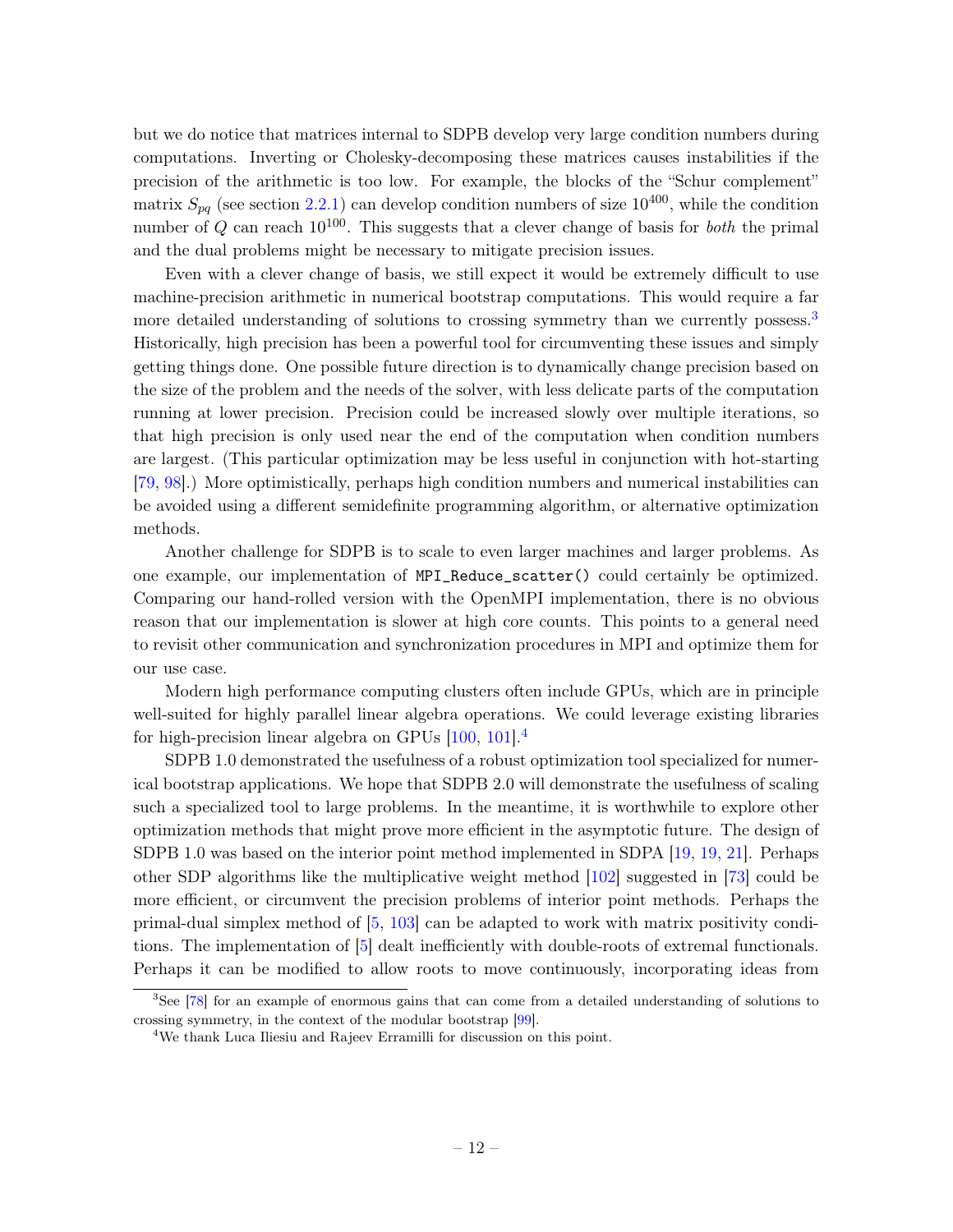$[78, 104]$  $[78, 104]$  $[78, 104]$ .<sup>[5](#page-13-11)</sup> While these are superficially engineering problems, their solutions could have deep implications and broad consequences for our understanding of strongly-coupled field theories.

## Acknowledgements

We thank Ning Bao, Connor Behan, Shai Chester, Rajeev Erramilli, Tom Hartman, Luca Iliesiu, Filip Kos, Junyu Liu, Petr Kravchuk, David Poland, Ning Su, and Alessandro Vichi for discussions. We also thank the participants in the Simons Bootstrap Collaboration kickoff meeting at Yale in 2016 and the bootstrap "hackathon" at Caltech in summer 2018. DSD and WL are supported by Simons Foundation grant 488657 (Simons Collaboration on the Nonperturbative Bootstrap). DSD also acknowledges support from a Sloan Research Fellowship, and a DOE Early Career Award under grant No. DE-SC0019085.

## References

- <span id="page-13-0"></span>[1] S. Ferrara, A. F. Grillo and R. Gatto, Tensor representations of conformal algebra and conformally covariant operator product expansion, Annals Phys. 76 [\(1973\) 161–188.](http://dx.doi.org/10.1016/0003-4916(73)90446-6)
- <span id="page-13-1"></span>[2] A. M. Polyakov, Nonhamiltonian approach to conformal quantum field theory, Zh. Eksp. Teor. Fiz. 66 (1974) 23–42.
- <span id="page-13-2"></span>[3] R. Rattazzi, V. S. Rychkov, E. Tonni and A. Vichi, Bounding scalar operator dimensions in 4D CFT, JHEP 12 [\(2008\) 031,](http://dx.doi.org/10.1088/1126-6708/2008/12/031) [[0807.0004](https://arxiv.org/abs/0807.0004)].
- <span id="page-13-3"></span>[4] S. El-Showk, M. F. Paulos, D. Poland, S. Rychkov, D. Simmons-Duffin and A. Vichi, Solving the 3D Ising Model with the Conformal Bootstrap, Phys. Rev. D86 [\(2012\) 025022,](http://dx.doi.org/10.1103/PhysRevD.86.025022) [[1203.6064](https://arxiv.org/abs/1203.6064)].
- <span id="page-13-10"></span>[5] S. El-Showk, M. F. Paulos, D. Poland, S. Rychkov, D. Simmons-Duffin and A. Vichi, Solving the 3d Ising Model with the Conformal Bootstrap II. c-Minimization and Precise Critical Exponents, [J. Stat. Phys.](http://dx.doi.org/10.1007/s10955-014-1042-7) 157 (2014) 869, [[1403.4545](https://arxiv.org/abs/1403.4545)].
- <span id="page-13-7"></span>[6] F. Kos, D. Poland and D. Simmons-Duffin, Bootstrapping Mixed Correlators in the 3D Ising Model, JHEP 11 [\(2014\) 109,](http://dx.doi.org/10.1007/JHEP11(2014)109) [[1406.4858](https://arxiv.org/abs/1406.4858)].
- <span id="page-13-8"></span>[7] D. Simmons-Duffin, A Semidefinite Program Solver for the Conformal Bootstrap, [JHEP](http://dx.doi.org/10.1007/JHEP06(2015)174) 06 [\(2015\) 174,](http://dx.doi.org/10.1007/JHEP06(2015)174) [[1502.02033](https://arxiv.org/abs/1502.02033)].
- <span id="page-13-9"></span>[8] F. Kos, D. Poland, D. Simmons-Duffin and A. Vichi, *Precision Islands in the Ising and*  $O(N)$ Models, JHEP 08 [\(2016\) 036,](http://dx.doi.org/10.1007/JHEP08(2016)036) [[1603.04436](https://arxiv.org/abs/1603.04436)].
- [9] Z. Komargodski and D. Simmons-Duffin, The Random-Bond Ising Model in 2.01 and 3 Dimensions, J. Phys. A50 [\(2017\) 154001,](http://dx.doi.org/10.1088/1751-8121/aa6087) [[1603.04444](https://arxiv.org/abs/1603.04444)].
- <span id="page-13-4"></span>[10] D. Simmons-Duffin, The Lightcone Bootstrap and the Spectrum of the 3d Ising CFT, [JHEP](http://dx.doi.org/10.1007/JHEP03(2017)086) 03 [\(2017\) 086,](http://dx.doi.org/10.1007/JHEP03(2017)086) [[1612.08471](https://arxiv.org/abs/1612.08471)].
- <span id="page-13-5"></span>[11] D. Poland, S. Rychkov and A. Vichi, The Conformal Bootstrap: Theory, Numerical Techniques, and Applications, [Rev. Mod. Phys.](http://dx.doi.org/10.1103/RevModPhys.91.015002) 91 (2019) 15002, [[1805.04405](https://arxiv.org/abs/1805.04405)].
- <span id="page-13-6"></span>[12] S. M. Chester, Weizmann Lectures on the Numerical Conformal Bootstrap, [1907.05147](https://arxiv.org/abs/1907.05147).

<span id="page-13-11"></span><sup>5</sup>We thank Tom Hartman for discussion on this point.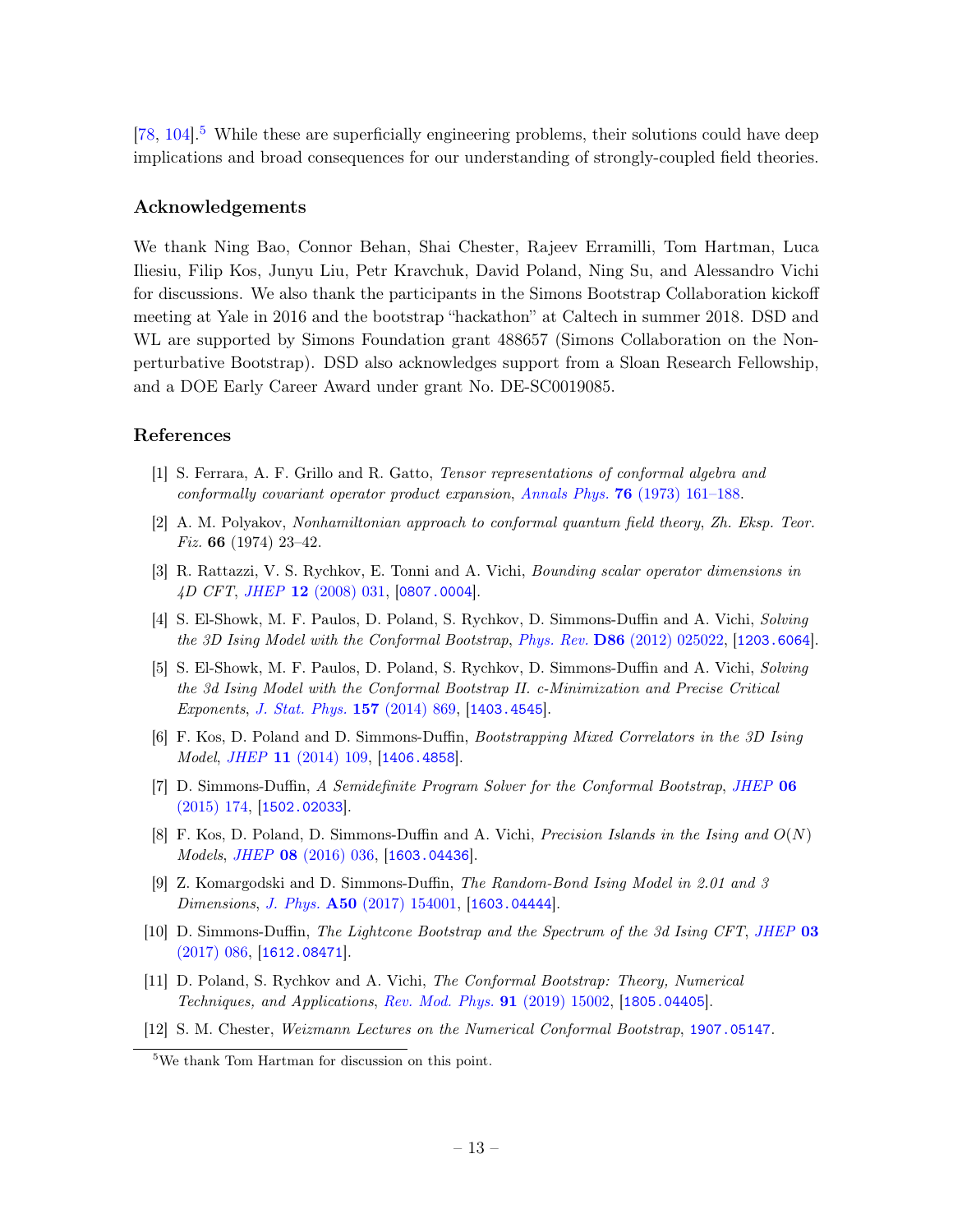- <span id="page-14-0"></span>[13] D. Poland, D. Simmons-Duffin and A. Vichi, Carving Out the Space of 4D CFTs, [JHEP](http://dx.doi.org/10.1007/JHEP05(2012)110) 05 [\(2012\) 110,](http://dx.doi.org/10.1007/JHEP05(2012)110) [[1109.5176](https://arxiv.org/abs/1109.5176)].
- <span id="page-14-1"></span>[14] F. Kos, D. Poland and D. Simmons-Duffin, *Bootstrapping the*  $O(N)$  vector models, [JHEP](http://dx.doi.org/10.1007/JHEP06(2014)091) 06 [\(2014\) 091,](http://dx.doi.org/10.1007/JHEP06(2014)091) [[1307.6856](https://arxiv.org/abs/1307.6856)].
- <span id="page-14-2"></span>[15] Y. Nesterov and A. Nemirovskii, Interior-Point Polynomial Algorithms in Convex Programming. Society for Industrial and Applied Mathematics, 1994, [10.1137/1.9781611970791.](http://dx.doi.org/10.1137/1.9781611970791)
- [16] F. Alizadeh, Combinatorial Optimization with Interior Point Methods and Semidefinite Matrices, Ph.D. thesis, University of Minnesota, Mineapolis, MN (1991) .
- [17] C. Helmberg, F. Rendl, R. J. Vanderbei and H. Wolkowicz, An interior-point method for semidefinite programming, SIAM Journal on Optimization 6 (1996) 342–361.
- [18] L. Vandenberghe and S. Boyd, A primal-dual potential reduction method for problems involving matrix inequalities, Math. Program. 69 [\(July, 1995\) 205–236.](http://dx.doi.org/10.1007/BF01585558)
- <span id="page-14-12"></span>[19] M. Yamashita, K. Fujisawa, M. Fukuda, K. Nakata and M. Nakata, A high-performance software package for semidefinite programs: SDPA 7, Research Report B-463, Dept. of Mathematical and Computing Science, Tokyo Institute of Technology, Tokyo, Japan (2010) .
- [20] M. Yamashita, K. Fujisawa and M. Kojima, Implementation and evaluation of SDPA 6.0 (SemiDefinite Programming Algorithm 6.0), Optimization Methods and Software 18 (2003) 491–505.
- <span id="page-14-3"></span>[21] M. Nakata, A numerical evaluation of highly accurate multiple-precision arithmetic version of semidefinite programming solver: SDPA-GMP, -QD and -DD., [2010 IEEE International](http://dx.doi.org/10.1109/CACSD.2010.5612693) [Symposium on Computer-Aided Control System Design \(CACSD\)](http://dx.doi.org/10.1109/CACSD.2010.5612693) (Sept, 2010) 29–34.
- <span id="page-14-4"></span>[22] F. Kos, D. Poland, D. Simmons-Duffin and A. Vichi, Bootstrapping the O(N) Archipelago, JHEP 11 [\(2015\) 106,](http://dx.doi.org/10.1007/JHEP11(2015)106) [[1504.07997](https://arxiv.org/abs/1504.07997)].
- <span id="page-14-6"></span>[23] S. M. Chester, S. Giombi, L. V. Iliesiu, I. R. Klebanov, S. S. Pufu and R. Yacoby, Accidental Symmetries and the Conformal Bootstrap, JHEP 01 [\(2016\) 110,](http://dx.doi.org/10.1007/JHEP01(2016)110) [[1507.04424](https://arxiv.org/abs/1507.04424)].
- <span id="page-14-11"></span>[24] C. Beem, M. Lemos, L. Rastelli and B. C. van Rees, The (2, 0) superconformal bootstrap, Phys. Rev. D93 [\(2016\) 025016,](http://dx.doi.org/10.1103/PhysRevD.93.025016) [[1507.05637](https://arxiv.org/abs/1507.05637)].
- <span id="page-14-7"></span>[25] L. Iliesiu, F. Kos, D. Poland, S. S. Pufu, D. Simmons-Duffin and R. Yacoby, Bootstrapping 3D Fermions, JHEP 03 [\(2016\) 120,](http://dx.doi.org/10.1007/JHEP03(2016)120) [[1508.00012](https://arxiv.org/abs/1508.00012)].
- <span id="page-14-8"></span>[26] H. Shimada and S. Hikami, Fractal dimensions of self-avoiding walks and Ising high-temperature graphs in 3D conformal bootstrap, [J. Statist. Phys.](http://dx.doi.org/10.1007/s10955-016-1658-x) 165 (2016) 1006, [[1509.04039](https://arxiv.org/abs/1509.04039)].
- <span id="page-14-9"></span>[27] D. Poland and A. Stergiou, *Exploring the Minimal*  $\angle D \mathcal{N} = 1$  *SCFT*, *JHEP* 12 [\(2015\) 121,](http://dx.doi.org/10.1007/JHEP12(2015)121) [[1509.06368](https://arxiv.org/abs/1509.06368)].
- <span id="page-14-10"></span>[28] M. Lemos and P. Liendo, *Bootstrapping*  $\mathcal{N} = 2$  *chiral correlators, JHEP* 01 [\(2016\) 025,](http://dx.doi.org/10.1007/JHEP01(2016)025) [[1510.03866](https://arxiv.org/abs/1510.03866)].
- <span id="page-14-5"></span>[29] Y.-H. Lin, S.-H. Shao, D. Simmons-Duffin, Y. Wang and X. Yin,  $\mathcal{N} = \mathcal{N}$  superconformal bootstrap of the K3 CFT, JHEP 05 [\(2017\) 126,](http://dx.doi.org/10.1007/JHEP05(2017)126) [[1511.04065](https://arxiv.org/abs/1511.04065)].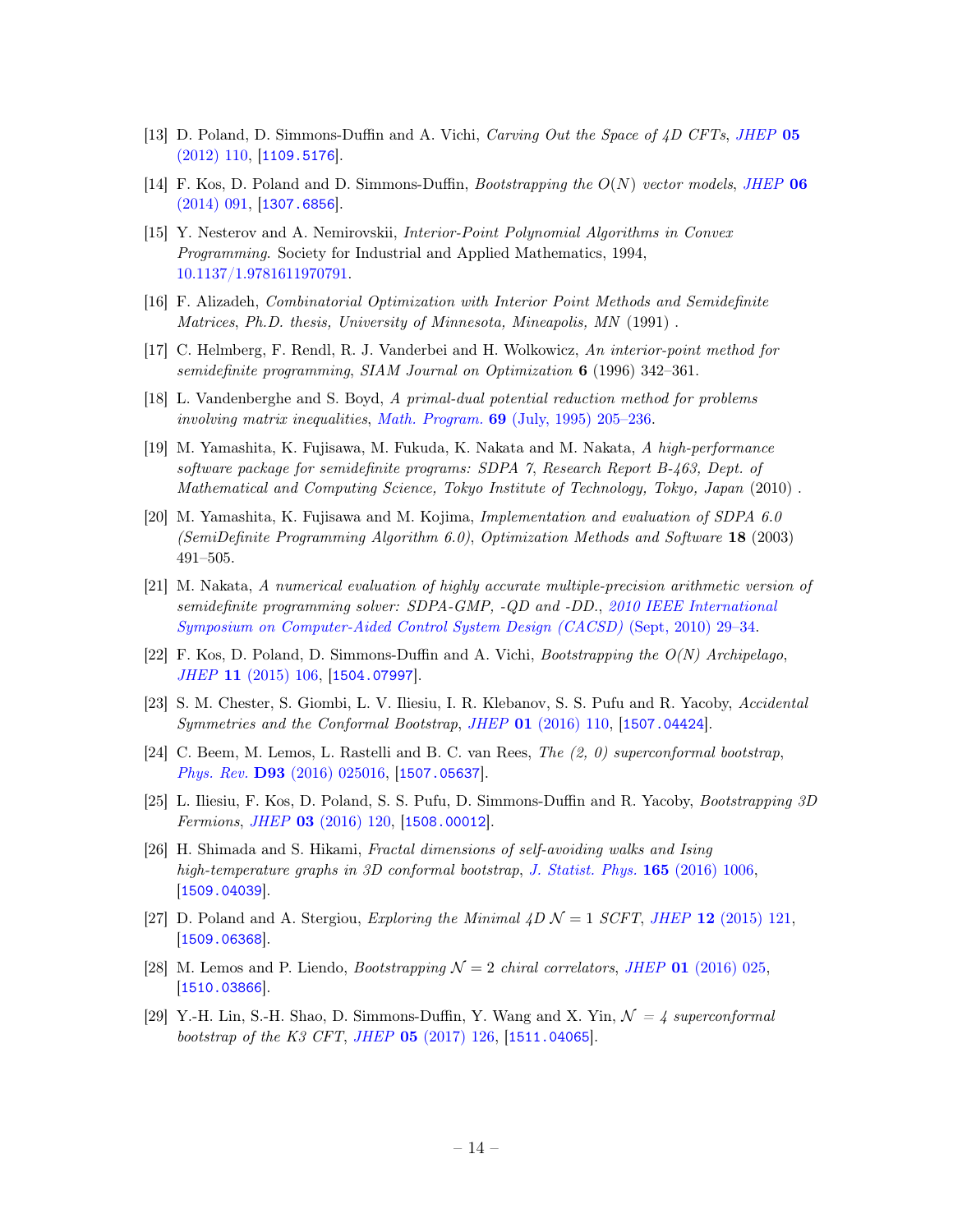- <span id="page-15-11"></span>[30] S. M. Chester, L. V. Iliesiu, S. S. Pufu and R. Yacoby, Bootstrapping O(N) Vector Models with Four Supercharges in  $3 < d < 4$ , JHEP 05 [\(2016\) 103,](http://dx.doi.org/10.1007/JHEP05(2016)103) [[1511.07552](https://arxiv.org/abs/1511.07552)].
- <span id="page-15-2"></span>[31] S. M. Chester and S. S. Pufu, Towards bootstrapping QED3, JHEP 08 [\(2016\) 019,](http://dx.doi.org/10.1007/JHEP08(2016)019) [[1601.03476](https://arxiv.org/abs/1601.03476)].
- [32] C. Behan, PyCFTBoot: A flexible interface for the conformal bootstrap, [Commun. Comput.](http://dx.doi.org/10.4208/cicp.OA-2016-0107) Phys. 22 [\(2017\) 1–38,](http://dx.doi.org/10.4208/cicp.OA-2016-0107) [[1602.02810](https://arxiv.org/abs/1602.02810)].
- <span id="page-15-3"></span>[33] Y. Nakayama and T. Ohtsuki, Conformal Bootstrap Dashing Hopes of Emergent Symmetry, [Phys. Rev. Lett.](http://dx.doi.org/10.1103/PhysRevLett.117.131601) 117 (2016) 131601, [[1602.07295](https://arxiv.org/abs/1602.07295)].
- <span id="page-15-6"></span>[34] H. Iha, H. Makino and H. Suzuki, Upper bound on the mass anomalous dimension in many-flavor gauge theories: a conformal bootstrap approach, PTEP 2016 [\(2016\) 053B03,](http://dx.doi.org/10.1093/ptep/ptw046) [[1603.01995](https://arxiv.org/abs/1603.01995)].
- <span id="page-15-7"></span>[35] Y. Nakayama, Bootstrap bound for conformal multi-flavor QCD on lattice, JHEP 07 [\(2016\)](http://dx.doi.org/10.1007/JHEP07(2016)038) [038,](http://dx.doi.org/10.1007/JHEP07(2016)038) [[1605.04052](https://arxiv.org/abs/1605.04052)].
- <span id="page-15-4"></span>[36] A. Castedo Echeverri, B. von Harling and M. Serone, The Effective Bootstrap, [JHEP](http://dx.doi.org/10.1007/JHEP09(2016)097) 09 [\(2016\) 097,](http://dx.doi.org/10.1007/JHEP09(2016)097) [[1606.02771](https://arxiv.org/abs/1606.02771)].
- <span id="page-15-15"></span>[37] M. F. Paulos, J. Penedones, J. Toledo, B. C. van Rees and P. Vieira, The S-matrix bootstrap. Part I: QFT in AdS, JHEP 11 [\(2017\) 133,](http://dx.doi.org/10.1007/JHEP11(2017)133) [[1607.06109](https://arxiv.org/abs/1607.06109)].
- <span id="page-15-16"></span>[38] M. F. Paulos, J. Penedones, J. Toledo, B. C. van Rees and P. Vieira, The S-matrix bootstrap II: two dimensional amplitudes, JHEP 11 [\(2017\) 143,](http://dx.doi.org/10.1007/JHEP11(2017)143) [[1607.06110](https://arxiv.org/abs/1607.06110)].
- <span id="page-15-10"></span>[39] Z. Li and N. Su, Bootstrapping Mixed Correlators in the Five Dimensional Critical O(N) Models, JHEP 04 [\(2017\) 098,](http://dx.doi.org/10.1007/JHEP04(2017)098) [[1607.07077](https://arxiv.org/abs/1607.07077)].
- <span id="page-15-13"></span>[40] S. Collier, Y.-H. Lin and X. Yin, Modular Bootstrap Revisited, JHEP 09 [\(2018\) 061,](http://dx.doi.org/10.1007/JHEP09(2018)061) [[1608.06241](https://arxiv.org/abs/1608.06241)].
- <span id="page-15-12"></span>[41] Y. Pang, J. Rong and N. Su,  $\phi^3$  theory with  $F_4$  flavor symmetry in  $6-2\epsilon$  dimensions: 3-loop renormalization and conformal bootstrap, JHEP 12 [\(2016\) 057,](http://dx.doi.org/10.1007/JHEP12(2016)057) [[1609.03007](https://arxiv.org/abs/1609.03007)].
- <span id="page-15-0"></span>[42] Y.-H. Lin, S.-H. Shao, Y. Wang and X. Yin, (2, 2) superconformal bootstrap in two dimensions, JHEP **05** [\(2017\) 112,](http://dx.doi.org/10.1007/JHEP05(2017)112) [[1610.05371](https://arxiv.org/abs/1610.05371)].
- <span id="page-15-14"></span>[43] J.-B. Bae, K. Lee and S. Lee, Bootstrapping Pure Quantum Gravity in AdS3, [1610.05814](https://arxiv.org/abs/1610.05814).
- <span id="page-15-5"></span>[44] J.-B. Bae, D. Gang and J. Lee,  $3d \mathcal{N} = 2$  minimal SCFTs from Wrapped M5-branes, [JHEP](http://dx.doi.org/10.1007/JHEP08(2017)118) 08 [\(2017\) 118,](http://dx.doi.org/10.1007/JHEP08(2017)118) [[1610.09259](https://arxiv.org/abs/1610.09259)].
- <span id="page-15-8"></span>[45] M. Lemos, P. Liendo, C. Meneghelli and V. Mitev, *Bootstrapping*  $\mathcal{N} = 3$  superconformal theories, JHEP 04 [\(2017\) 032,](http://dx.doi.org/10.1007/JHEP04(2017)032) [[1612.01536](https://arxiv.org/abs/1612.01536)].
- [46] C. Beem, L. Rastelli and B. C. van Rees, More  $\mathcal{N}=4$  superconformal bootstrap, [Phys. Rev.](http://dx.doi.org/10.1103/PhysRevD.96.046014) D96 [\(2017\) 046014,](http://dx.doi.org/10.1103/PhysRevD.96.046014) [[1612.02363](https://arxiv.org/abs/1612.02363)].
- <span id="page-15-9"></span>[47] D. Li, D. Meltzer and A. Stergiou, Bootstrapping mixed correlators in  $4D N = 1$  SCFTs, JHEP 07 [\(2017\) 029,](http://dx.doi.org/10.1007/JHEP07(2017)029) [[1702.00404](https://arxiv.org/abs/1702.00404)].
- <span id="page-15-1"></span>[48] S. Collier, P. Kravchuk, Y.-H. Lin and X. Yin, Bootstrapping the Spectral Function: On the Uniqueness of Liouville and the Universality of BTZ, JHEP 09 [\(2018\) 150,](http://dx.doi.org/10.1007/JHEP09(2018)150) [[1702.00423](https://arxiv.org/abs/1702.00423)].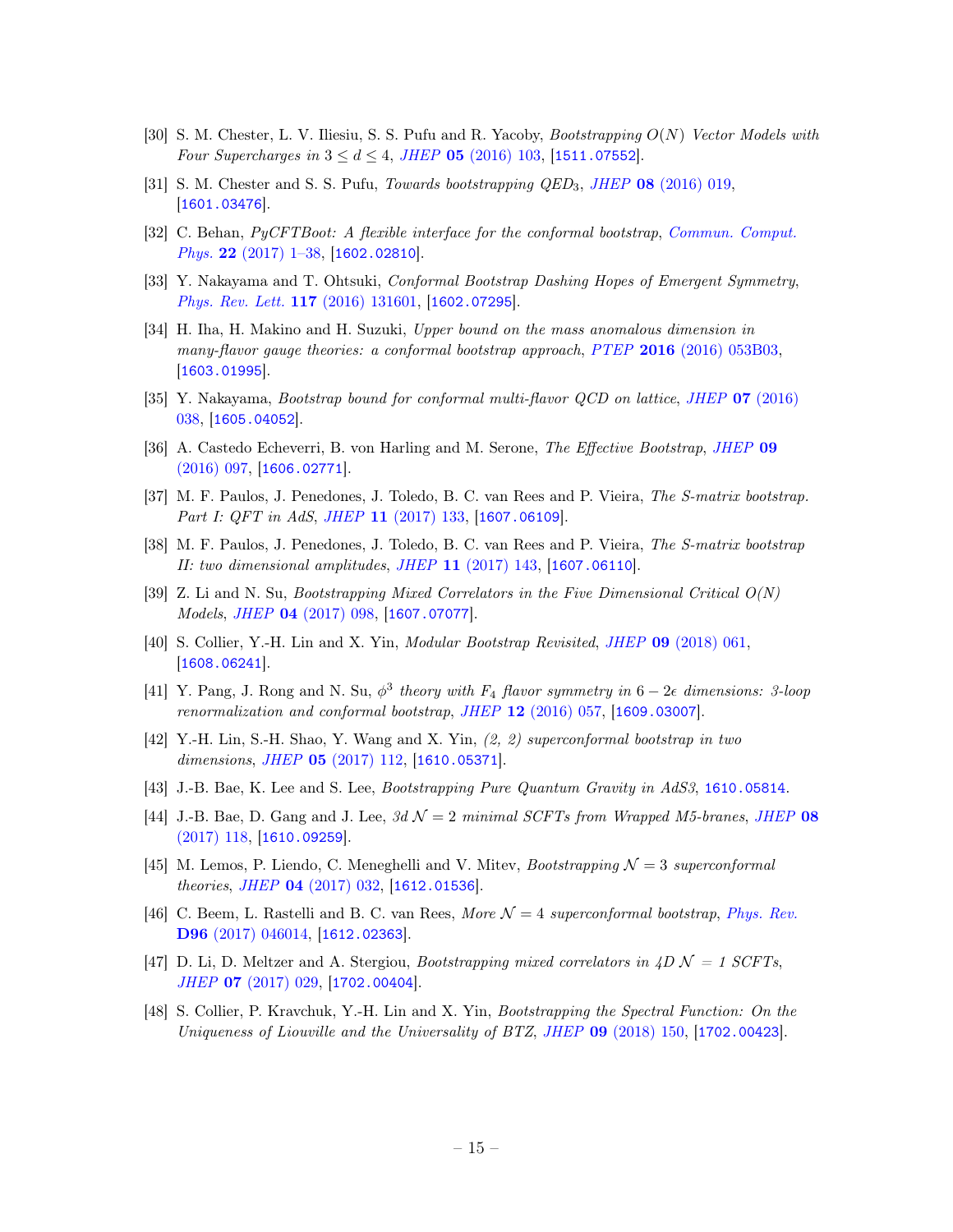- <span id="page-16-0"></span>[49] M. Cornagliotto, M. Lemos and V. Schomerus, Long Multiplet Bootstrap, JHEP 10 [\(2017\)](http://dx.doi.org/10.1007/JHEP10(2017)119) [119,](http://dx.doi.org/10.1007/JHEP10(2017)119) [[1702.05101](https://arxiv.org/abs/1702.05101)].
- <span id="page-16-12"></span>[50] C. Behan, L. Rastelli, S. Rychkov and B. Zan, A scaling theory for the long-range to short-range crossover and an infrared duality, J. Phys.  $A50$  [\(2017\) 354002,](http://dx.doi.org/10.1088/1751-8121/aa8099) [[1703.05325](https://arxiv.org/abs/1703.05325)].
- <span id="page-16-10"></span>[51] Y. Nakayama, Bootstrap experiments on higher dimensional CFTs, [Int. J. Mod. Phys.](http://dx.doi.org/10.1142/S0217751X18500367) A33 [\(2018\) 1850036,](http://dx.doi.org/10.1142/S0217751X18500367) [[1705.02744](https://arxiv.org/abs/1705.02744)].
- <span id="page-16-1"></span>[52] L. Iliesiu, F. Kos, D. Poland, S. S. Pufu and D. Simmons-Duffin, Bootstrapping 3D Fermions with Global Symmetries, JHEP 01 [\(2018\) 036,](http://dx.doi.org/10.1007/JHEP01(2018)036) [[1705.03484](https://arxiv.org/abs/1705.03484)].
- <span id="page-16-2"></span>[53] A. Dymarsky, J. Penedones, E. Trevisani and A. Vichi, Charting the space of 3D CFTs with a continuous global symmetry, [1705.04278](https://arxiv.org/abs/1705.04278).
- <span id="page-16-9"></span>[54] C.-M. Chang and Y.-H. Lin, *Carving Out the End of the World or (Superconformal Bootstrap*) in Six Dimensions), JHEP 08 [\(2017\) 128,](http://dx.doi.org/10.1007/JHEP08(2017)128) [[1705.05392](https://arxiv.org/abs/1705.05392)].
- <span id="page-16-13"></span>[55] M. Cho, S. Collier and X. Yin, Genus Two Modular Bootstrap, JHEP 04 [\(2019\) 022,](http://dx.doi.org/10.1007/JHEP04(2019)022) [[1705.05865](https://arxiv.org/abs/1705.05865)].
- <span id="page-16-3"></span>[56] A. Dymarsky, F. Kos, P. Kravchuk, D. Poland and D. Simmons-Duffin, The 3d Stress-Tensor Bootstrap, JHEP 02 [\(2018\) 164,](http://dx.doi.org/10.1007/JHEP02(2018)164) [[1708.05718](https://arxiv.org/abs/1708.05718)].
- <span id="page-16-16"></span>[57] M. F. Paulos, J. Penedones, J. Toledo, B. C. van Rees and P. Vieira, The S-matrix Bootstrap III: Higher Dimensional Amplitudes, [1708.06765](https://arxiv.org/abs/1708.06765).
- <span id="page-16-14"></span>[58] J.-B. Bae, S. Lee and J. Song, Modular Constraints on Conformal Field Theories with Currents, JHEP 12 [\(2017\) 045,](http://dx.doi.org/10.1007/JHEP12(2017)045) [[1708.08815](https://arxiv.org/abs/1708.08815)].
- <span id="page-16-15"></span>[59] E. Dyer, A. L. Fitzpatrick and Y. Xin, Constraints on Flavored 2d CFT Partition Functions, JHEP 02 [\(2018\) 148,](http://dx.doi.org/10.1007/JHEP02(2018)148) [[1709.01533](https://arxiv.org/abs/1709.01533)].
- <span id="page-16-4"></span>[60] S. M. Chester, L. V. Iliesiu, M. Mezei and S. S. Pufu, Monopole Operators in U(1) Chern-Simons-Matter Theories, JHEP 05 [\(2018\) 157,](http://dx.doi.org/10.1007/JHEP05(2018)157) [[1710.00654](https://arxiv.org/abs/1710.00654)].
- <span id="page-16-8"></span>[61] C.-M. Chang, M. Fluder, Y.-H. Lin and Y. Wang, Spheres, Charges, Instantons, and Bootstrap: A Five-Dimensional Odyssey, JHEP 03 [\(2018\) 123,](http://dx.doi.org/10.1007/JHEP03(2018)123) [[1710.08418](https://arxiv.org/abs/1710.08418)].
- <span id="page-16-7"></span>[62] M. Cornagliotto, M. Lemos and P. Liendo, *Bootstrapping the*  $(A_1, A_2)$  Argyres-Douglas theory, JHEP 03 [\(2018\) 033,](http://dx.doi.org/10.1007/JHEP03(2018)033) [[1711.00016](https://arxiv.org/abs/1711.00016)].
- <span id="page-16-5"></span>[63] N. B. Agmon, S. M. Chester and S. S. Pufu, Solving M-theory with the Conformal Bootstrap, JHEP 06 [\(2018\) 159,](http://dx.doi.org/10.1007/JHEP06(2018)159) [[1711.07343](https://arxiv.org/abs/1711.07343)].
- [64] J. Rong and N. Su, Scalar CFTs and Their Large N Limits, JHEP 09 [\(2018\) 103,](http://dx.doi.org/10.1007/JHEP09(2018)103) [[1712.00985](https://arxiv.org/abs/1712.00985)].
- [65] M. Baggio, N. Bobev, S. M. Chester, E. Lauria and S. S. Pufu, Decoding a Three-Dimensional Conformal Manifold, JHEP 02 [\(2018\) 062,](http://dx.doi.org/10.1007/JHEP02(2018)062) [[1712.02698](https://arxiv.org/abs/1712.02698)].
- <span id="page-16-6"></span>[66] A. Stergiou, *Bootstrapping hypercubic and hypertetrahedral theories in three dimensions*, *[JHEP](http://dx.doi.org/10.1007/JHEP05(2018)035)* 05 [\(2018\) 035,](http://dx.doi.org/10.1007/JHEP05(2018)035) [[1801.07127](https://arxiv.org/abs/1801.07127)].
- <span id="page-16-11"></span>[67] P. Liendo, C. Meneghelli and V. Mitev, Bootstrapping the half-BPS line defect, [JHEP](http://dx.doi.org/10.1007/JHEP10(2018)077) 10  $(2018)$  077, |[1806.01862](https://arxiv.org/abs/1806.01862)|.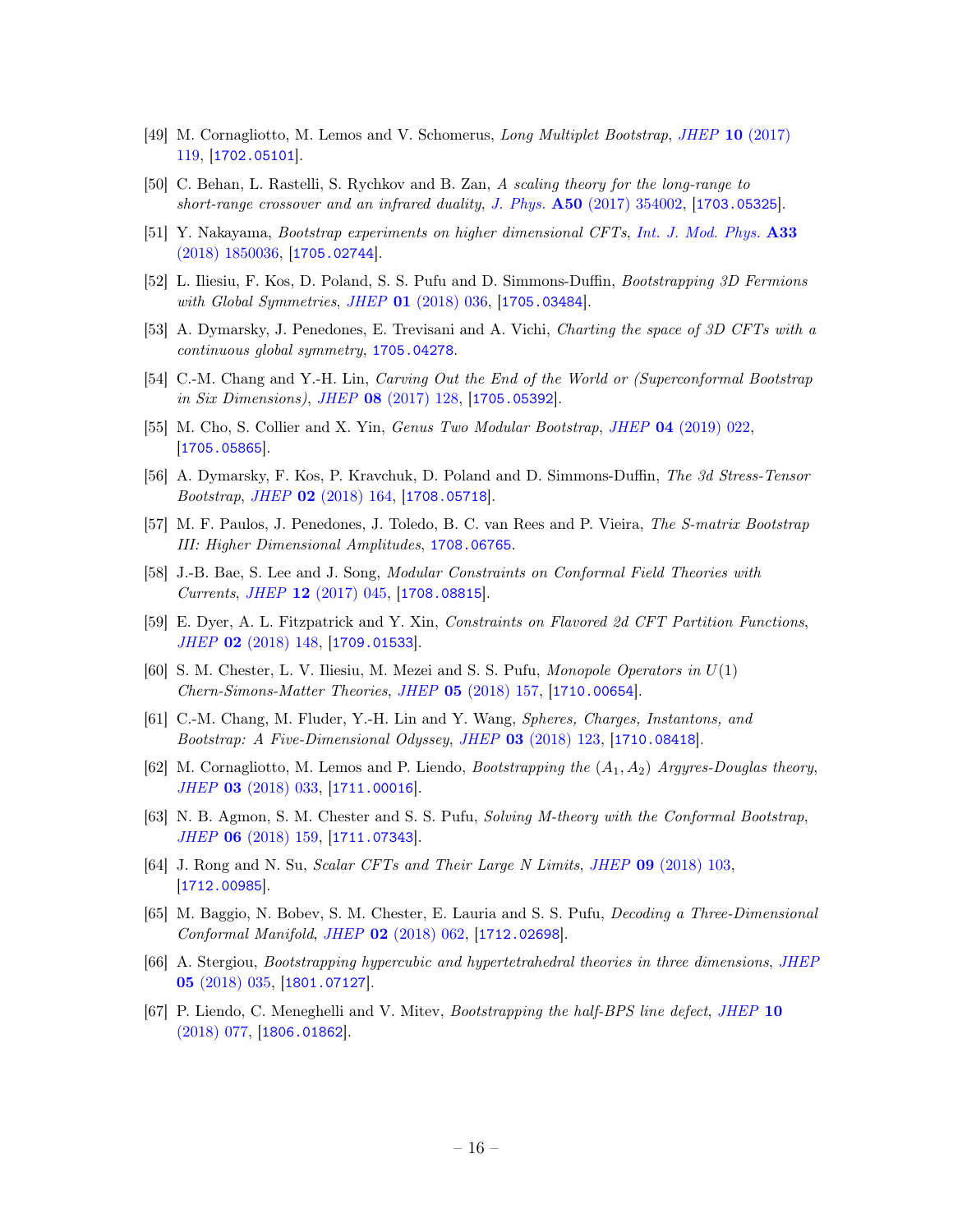- <span id="page-17-7"></span>[68] J. Rong and N. Su, *Bootstrapping minimal*  $\mathcal{N} = 1$  superconformal field theory in three dimensions, [1807.04434](https://arxiv.org/abs/1807.04434).
- <span id="page-17-2"></span>[69] A. Atanasov, A. Hillman and D. Poland, Bootstrapping the Minimal 3D SCFT, [JHEP](http://dx.doi.org/10.1007/JHEP11(2018)140) 11 [\(2018\) 140,](http://dx.doi.org/10.1007/JHEP11(2018)140) [[1807.05702](https://arxiv.org/abs/1807.05702)].
- <span id="page-17-13"></span>[70] C. Behan, Bootstrapping the long-range Ising model in three dimensions, [J. Phys.](http://dx.doi.org/10.1088/1751-8121/aafd1b) A52 (2019) [075401,](http://dx.doi.org/10.1088/1751-8121/aafd1b) [[1810.07199](https://arxiv.org/abs/1810.07199)].
- <span id="page-17-3"></span>[71] S. R. Kousvos and A. Stergiou, Bootstrapping Mixed Correlators in Three-Dimensional Cubic Theories, [SciPost Phys.](http://dx.doi.org/10.21468/SciPostPhys.6.3.035) 6 (2019) 035, [[1810.10015](https://arxiv.org/abs/1810.10015)].
- <span id="page-17-14"></span>[72] J.-B. Bae, S. Lee and J. Song, Modular Constraints on Superconformal Field Theories, [JHEP](http://dx.doi.org/10.1007/JHEP01(2019)209) 01 [\(2019\) 209,](http://dx.doi.org/10.1007/JHEP01(2019)209) [[1811.00976](https://arxiv.org/abs/1811.00976)].
- <span id="page-17-21"></span>[73] N. Bao and J. Liu, Quantum algorithms for conformal bootstrap, [1811.05675](https://arxiv.org/abs/1811.05675).
- <span id="page-17-10"></span>[74] A. Cappelli, L. Maffi and S. Okuda, Critical Ising Model in Varying Dimension by Conformal Bootstrap, JHEP 01 [\(2019\) 161,](http://dx.doi.org/10.1007/JHEP01(2019)161) [[1811.07751](https://arxiv.org/abs/1811.07751)].
- <span id="page-17-11"></span>[75] C. N. Gowdigere, J. Santara and Sumedha, Conformal Bootstrap Signatures of the Tricritical Ising Universality Class, [1811.11442](https://arxiv.org/abs/1811.11442).
- <span id="page-17-4"></span>[76] Z. Li, Solving QED<sub>3</sub> with Conformal Bootstrap, [1812.09281](https://arxiv.org/abs/1812.09281).
- <span id="page-17-8"></span>[77] D. Karateev, P. Kravchuk, M. Serone and A. Vichi, Fermion Conformal Bootstrap in 4d, [1902.05969](https://arxiv.org/abs/1902.05969).
- <span id="page-17-15"></span>[78] N. Afkhami-Jeddi, T. Hartman and A. Tajdini, Fast Conformal Bootstrap and Constraints on 3d Gravity, [1903.06272](https://arxiv.org/abs/1903.06272).
- <span id="page-17-20"></span>[79] M. Go and Y. Tachikawa, autoboot: A generator of bootstrap equations with global symmetry, [1903.10522](https://arxiv.org/abs/1903.10522).
- <span id="page-17-5"></span>[80] A. Stergiou, Bootstrapping MN and Tetragonal CFTs in Three Dimensions, [1904.00017](https://arxiv.org/abs/1904.00017).
- <span id="page-17-16"></span>[81] Y.-H. Lin and S.-H. Shao, Anomalies and Bounds on Charged Operators, [1904.04833](https://arxiv.org/abs/1904.04833).
- <span id="page-17-1"></span>[82] A. de la Fuente, Bootstrapping mixed correlators in the 2D Ising model, [1904.09801](https://arxiv.org/abs/1904.09801).
- <span id="page-17-17"></span>[83] A. Homrich, J. Penedones, J. Toledo, B. C. van Rees and P. Vieira, The S-matrix Bootstrap IV: Multiple Amplitudes, [1905.06905](https://arxiv.org/abs/1905.06905).
- <span id="page-17-9"></span>[84] A. Manenti, A. Stergiou and A. Vichi, *Implications of ANEC for SCFTs in four dimensions*, [1905.09293](https://arxiv.org/abs/1905.09293).
- <span id="page-17-12"></span>[85] A. Gimenez-Grau and P. Liendo, *Bootstrapping line defects in*  $\mathcal{N}=2$  theories, [1907.04345](https://arxiv.org/abs/1907.04345).
- <span id="page-17-6"></span>[86] N. B. Agmon, S. M. Chester and S. S. Pufu, The M-theory Archipelago, [1907.13222](https://arxiv.org/abs/1907.13222).
- <span id="page-17-0"></span>[87] C. Bercini, M. Fabri, A. Homrich and P. Vieira, *SUSY S-matrix Bootstrap and Friends*, [1909.06453](https://arxiv.org/abs/1909.06453).
- <span id="page-17-18"></span>[88] M. Nakata, "The MPACK (MBLAS/MLAPACK); a multiple precision arithmetic version of BLAS and LAPACK." <http://mplapack.sourceforge.net/>, Aug, 2010.
- <span id="page-17-19"></span>[89] J. Poulson, B. Marker, R. A. Van de Geijn, J. R. Hammond and N. A. Romero, Elemental: A new framework for distributed memory dense matrix computations, ACM Transactions on Mathematical Software (TOMS) 39 (2013) 13.